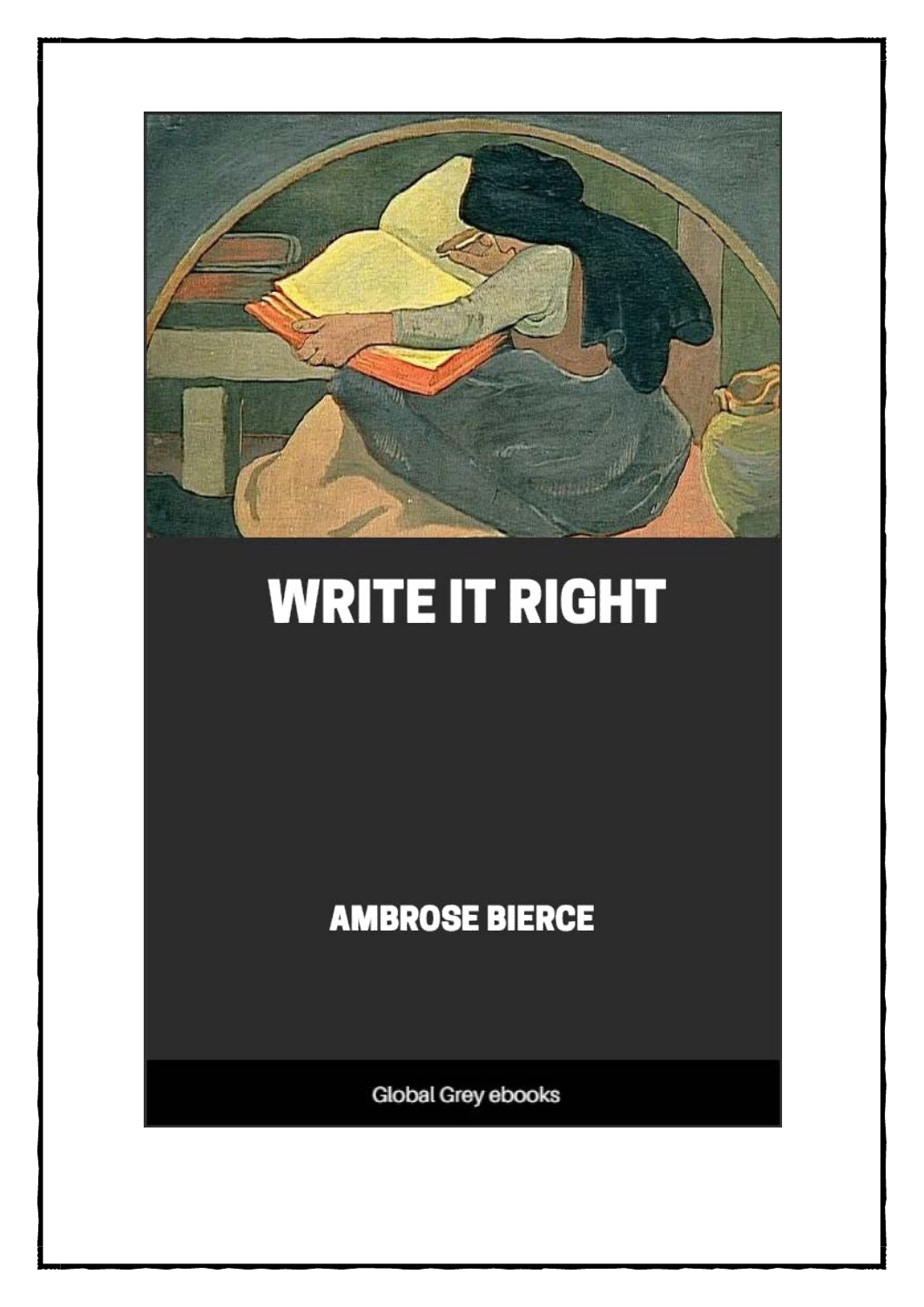## WRITE IT RIGHT

### A LITTLE BLACKLIST OF LITERARY FAULTS

## BY AMBROSE BIERCE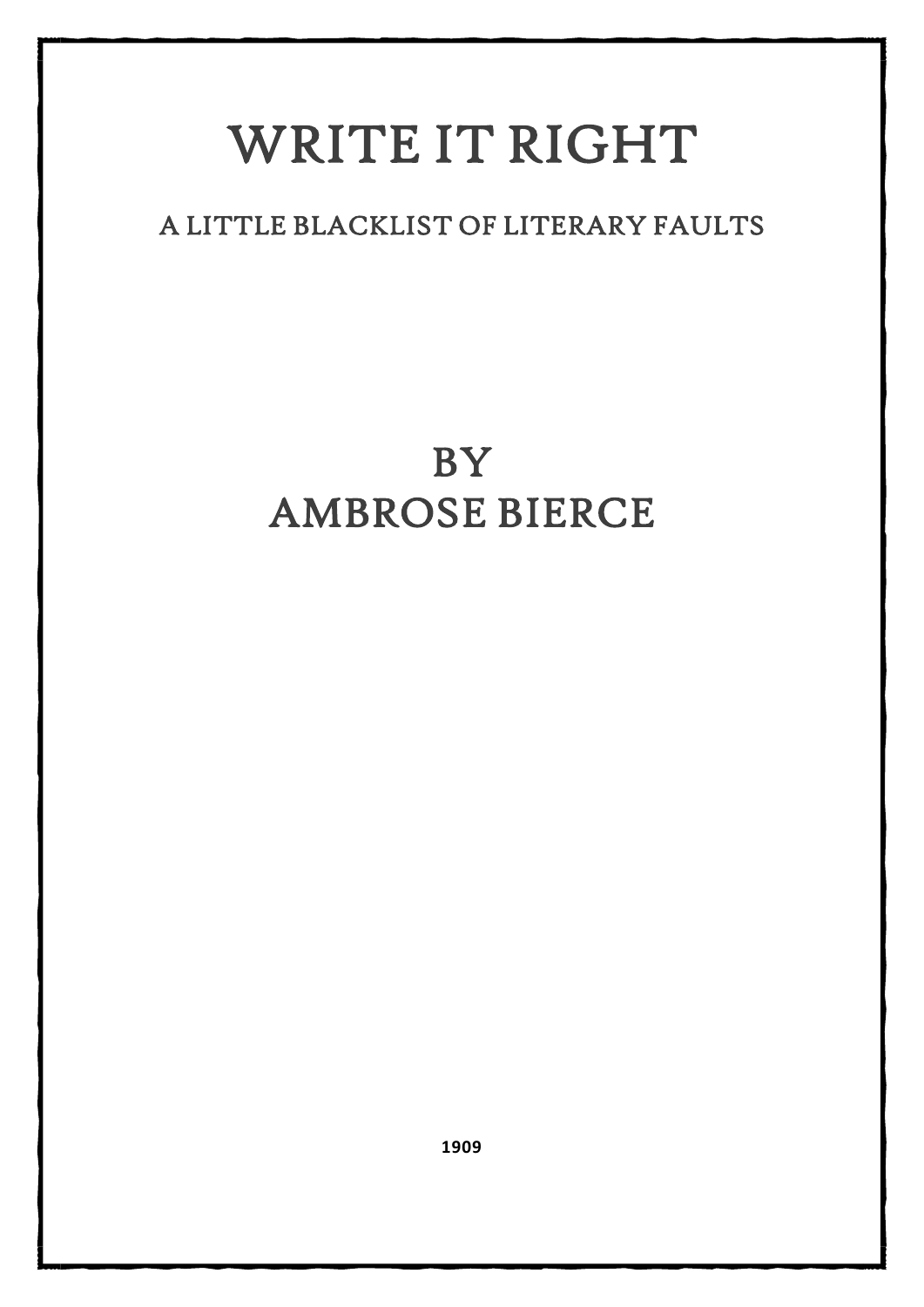Write It Right by Ambrose Bierce. This edition was created and published by Global Grey ©GlobalGrey 2018



**[globalgreyebooks.com](https://www.globalgreyebooks.com/)**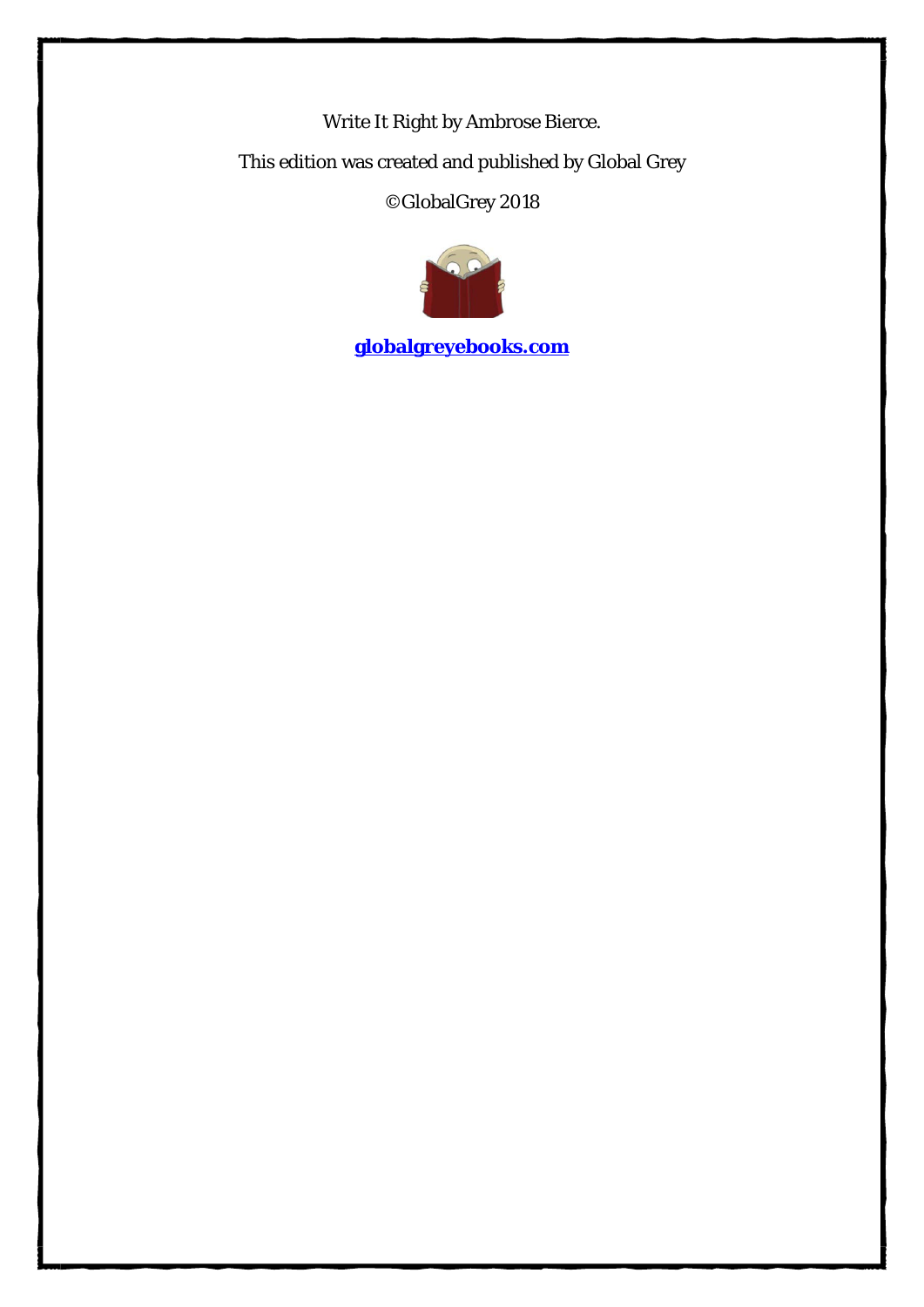### **CONTENTS** [Aims And The Plan](#page-4-0) [The Blacklist](#page-6-0)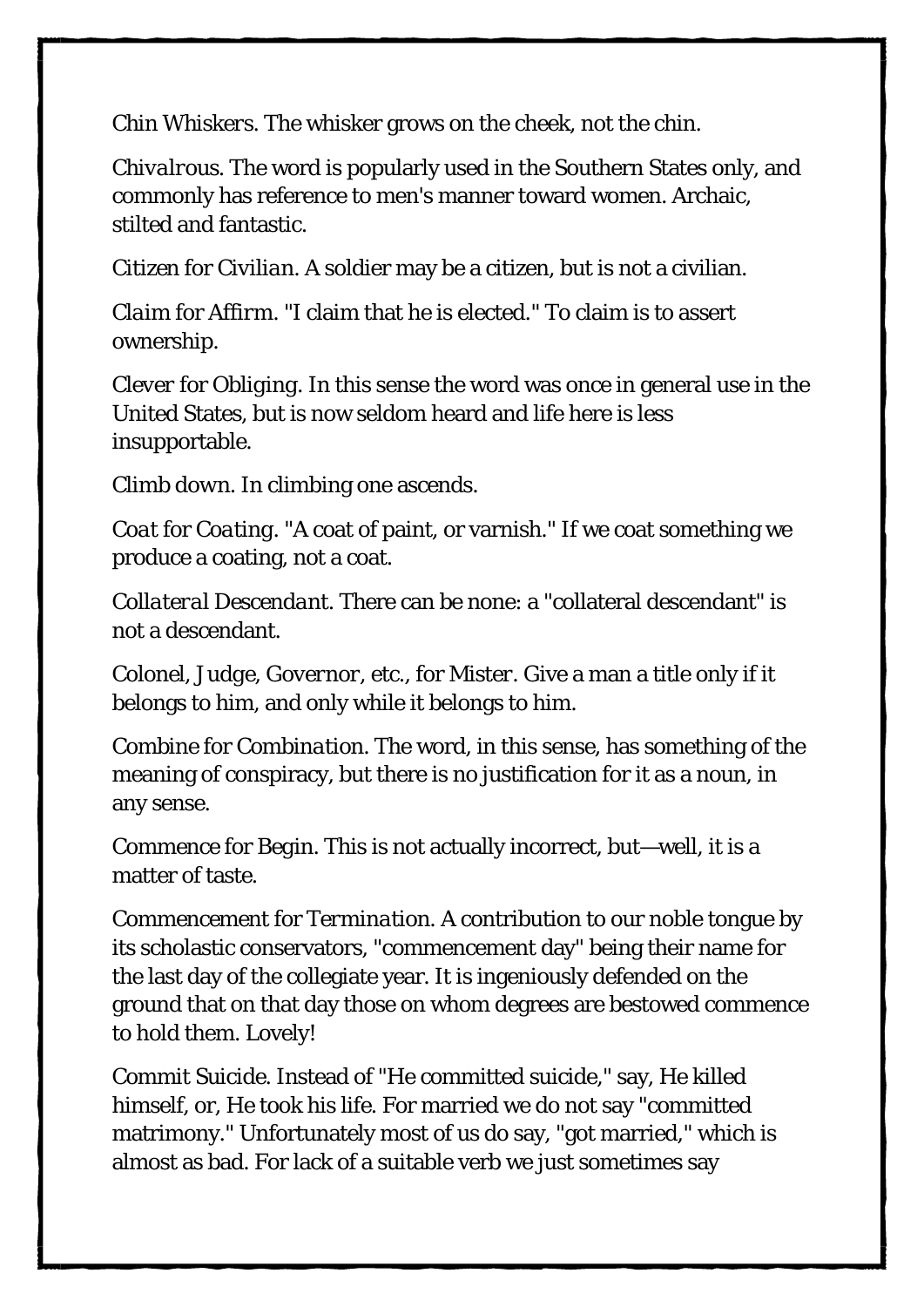committed this or that, as in the instance of bigamy, for the verb to bigam is a blessing that is still in store for us.

*Compare with* for *Compare to*. "He had the immodesty to compare himself with Shakespeare." Nothing necessarily immodest in that. Comparison with may be for observing a difference; comparison to affirms a similarity.

*Complected*. Anticipatory past participle of the verb "to complect." Let us wait for that.

*Conclude* for *Decide*. "I concluded to go to town." Having concluded a course of reasoning (implied) I decided to go to town. A decision is supposed to be made at the conclusion of a course of reasoning, but is not the conclusion itself. Conversely, the conclusion of a syllogism is not a decision, but an inference.

*Connection*. "In this connection I should like to say a word or two." In connection with this matter.

*Conscious* for *Aware*. "The King was conscious of the conspiracy." We are conscious of what we feel; aware of what we know.

*Consent* for *Assent*. "He consented to that opinion." To consent is to agree to a proposal; to assent is to agree with a proposition.

*Conservative* for *Moderate*. "A conservative estimate"; "a conservative forecast"; "a conservative statement," and so on. These and many other abuses of the word are of recent growth in the newspapers and "halls of legislation." Having been found to have several meanings, conservative seems to be thought to mean everything.

*Continually* and *Continuously*. It seems that these words should have the same meaning, but in their use by good writers there is a difference. What is done continually is not done all the time, but continuous action is without interruption. A loquacious fellow, who nevertheless finds time to eat and sleep, is continually talking; but a great river flows continuously.

*Convoy* for *Escort*. "A man-of-war acted as convoy to the flotilla." The flotilla is the convoy, the man-of-war the escort.

9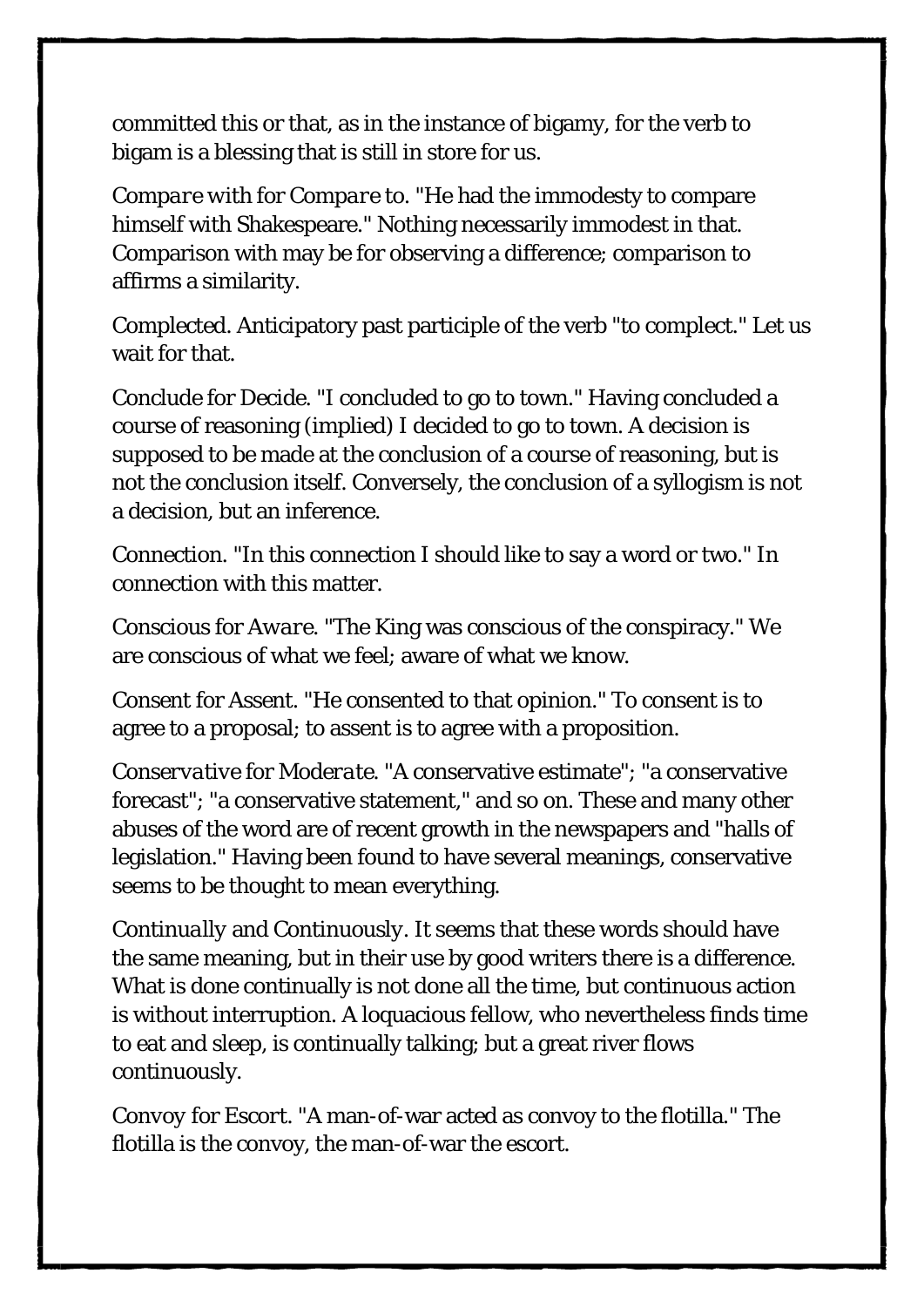*Couple* for *Two*. For two things to be a couple they must be of one general kind, and their number unimportant to the statement made of them. It would be weak to say, "He gave me only one, although he took a couple for himself." Couple expresses indifference to the exact number, as does several. That is true, even in the phrase, a married couple, for the number is carried in the adjective and needs no emphasis.

*Created* for *First Performed*. Stage slang. "Burbage created the part of Hamlet." What was it that its author did to it?

*Critically* for *Seriously*. "He has long been critically ill." A patient is critically ill only at the crisis of his disease.

*Criticise* for *Condemn*, or *Disparage*. Criticism is not necessarily censorious; it may approve.

*Cunning* for *Amusing*. Usually said of a child, or pet. This is pure Americanese, as is its synonym, "cute."

*Curious* for *Odd*, or *Singular*. To be curious is to have an inquiring mind, or mood—curiosity.

*Custom* for *Habit*. Communities have customs; individuals, habits commonly bad ones.

*Decease* for *Die*.

*Decidedly* for *Very*, or *Certainly*. "It is decidedly cold."

*Declared* for *Said*. To a newspaper reporter no one seems ever to say anything; all "declare." Like "alleged" (which see) the word is tiresome exceedingly.

*Defalcation* for *Default*. A defalcation is a cutting off, a subtraction; a default is a failure in duty.

*Definitely* for *Definitively*. "It was definitely decided." Definitely means precisely, with exactness; definitively means finally, conclusively.

*Deliver*. "He delivered an oration," or "delivered a lecture." Say, He made an oration, or gave a lecture.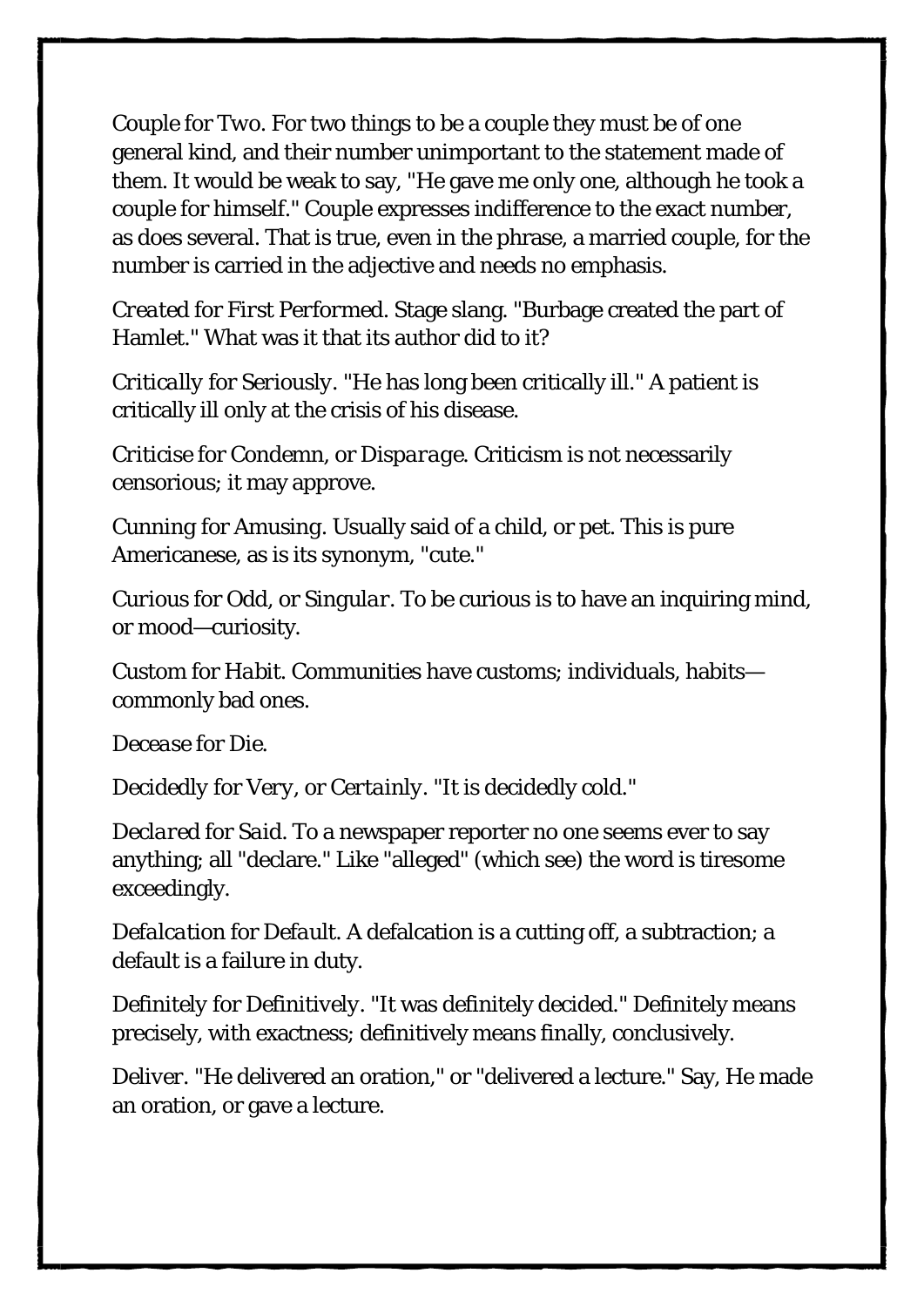*Demean* for *Debase* or *Degrade*. "He demeaned himself by accepting charity." The word relates, not to meanness, but to demeanor, conduct, behavior. One may demean oneself with dignity and credit.

*Demise* for *Death*. Usually said of a person of note. Demise means the lapse, as by death, of some authority, distinction or privilege, which passes to another than the one that held it; as the demise of the Crown.

*Democracy* for *Democratic Party*. One could as properly call the Christian Church "the Christianity."

*Dépôt* for *Station*. "Railroad dépôt." A dépôt is a place of deposit; as, a dépôt of supply for an army.

*Deprivation* for *Privation*. "The mendicant showed the effects of deprivation." Deprivation refers to the act of depriving, taking away from; privation is the state of destitution, of not having.

*Dilapidated* for *Ruined*. Said of a building, or other structure. But the word is from the Latin *lapis*, a stone, and cannot properly be used of any but a stone structure.

*Directly* for *Immediately*. "I will come directly" means that I will come by the most direct route.

*Dirt* for *Earth*, *Soil*, or *Gravel*. A most disagreeable Americanism, discredited by general (and Presidential) use. "Make the dirt fly." Dirt means filth.

*Distinctly* for *Distinctively*. "The custom is distinctly Oriental." Distinctly is plainly; distinctively, in a way to distinguish one thing from others.

*Donate* for *Give*. Good American, but not good English.

*Doubtlessly*. A doubly adverbial form, like "illy."

*Dress* for *Gown*. Not so common as it was a few years ago. Dress means the entire costume.

*Each Other* for *One Another*. "The three looked at each other." That is, each looked at the other. But there were more than one other; so we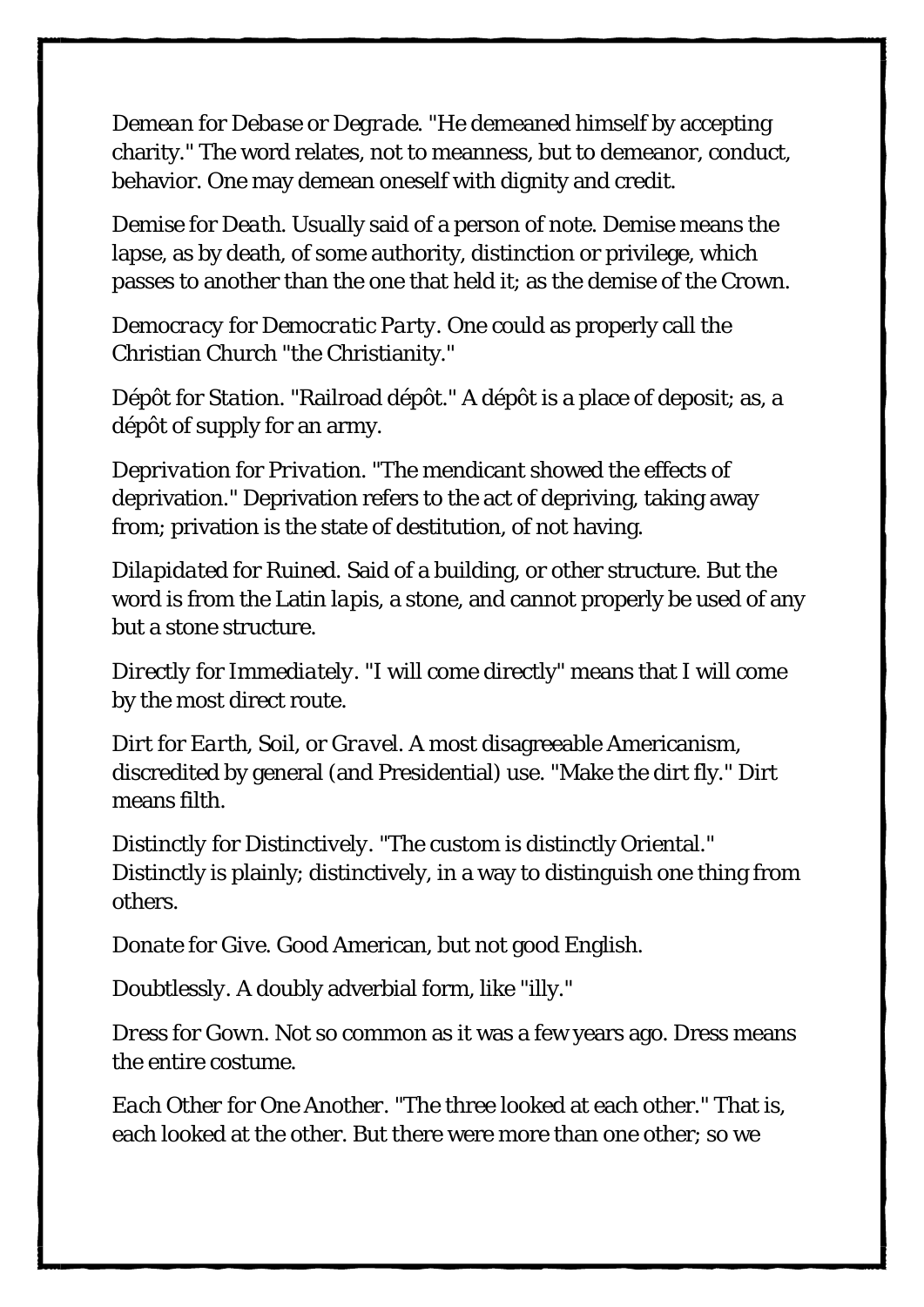should say they looked at one another, which means that each looked at another. Of two, say each other; of more than two, one another.

*Edify* for *Please*, or *Entertain*. Edify means to build; it has, therefore, the sense of uplift, improvement—usually moral, or spiritual.

*Electrocution*. To one having even an elementary knowledge of Latin grammar this word is no less than disgusting, and the thing meant by it is felt to be altogether too good for the word's inventor.

*Empty* for *Vacant*. Say, an empty bottle; but, a vacant house.

*Employé*. Good French, but bad English. Say, employee.

*Endorse* for *Approve*. To endorse is to write upon the back of, or to sign the promissory note of another. It is a commercial word, having insufficient dignity for literary use. You may endorse a check, but you approve a policy, or statement.

*Endways*. A corruption of endwise.

*Entitled* for *Authorized*, *Privileged.* "The man is not entitled to draw rations." Say, entitled to rations. Entitled is not to be followed by an infinitive.

*Episode* for *Occurrence*, *Event*, etc. Properly, an episode is a narrative that is a subordinate part of another narrative. An occurrence considered by itself is not an episode.

*Equally as* for *Equally*. "This is equally as good." Omit as. "He was of the same age, and equally as tall." Say, equally tall.

*Equivalent* for *Equal*. "My salary is equivalent to yours."

*Essential* for *Necessary*. This solecism is common among the best writers of this country and England. "It is essential to go early"; "Irrigation is essential to cultivation of arid lands," and so forth. One thing is essential to another thing only if it is of the essence of it—an important and indispensable part of it, determining its nature; the soul of it.

*Even* for *Exact*. "An even dozen."

*Every* for *Entire*, *Full*. "The president had every confidence in him."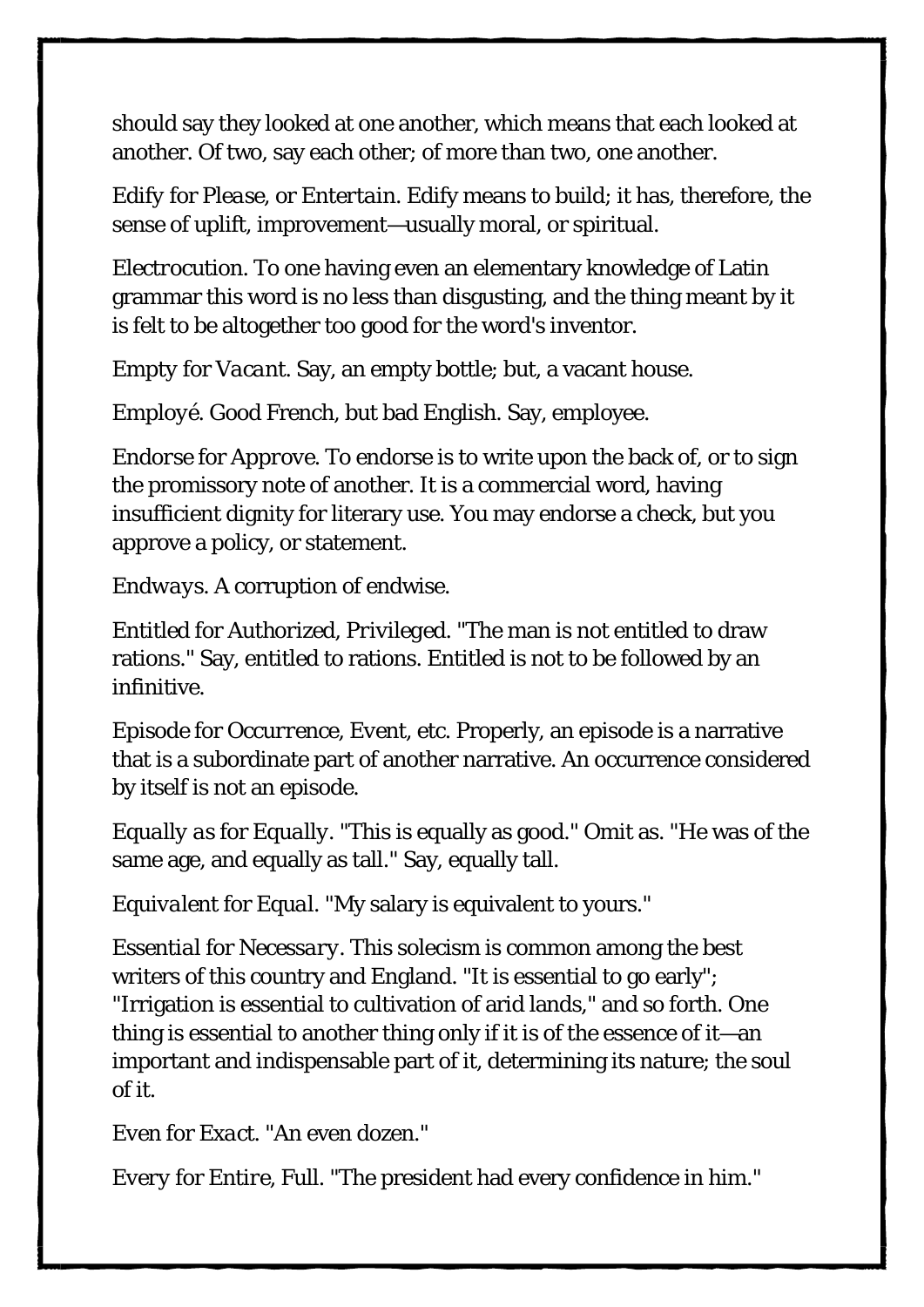*Every* for *Ever*. "Every now and then." This is nonsense: there can be no such thing as a now and then, nor, of course, a number of now and thens. Now and then is itself bad enough, reversing as it does the sequence of things, but it is idiomatic and there is no quarreling with it. But "every" is here a corruption of ever, meaning repeatedly, continually.

*Ex*. "Ex-President," "an ex-convict," and the like. Say, former. In England one may say, Mr. Roosevelt, sometime President; though the usage is a trifle archaic.

*Example* for *Problem*. A heritage from the text-books. "An example in arithmetic." An equally bad word for the same thing is "sum": "Do the sum," for Solve the problem.

*Excessively* for *Exceedingly*. "The disease is excessively painful." "The weather is excessively cold." Anything that is painful at all is excessively so. Even a slight degree or small amount of what is disagreeable or injurious is excessive—that is to say, redundant, superfluous, not required.

*Executed*. "The condemned man was executed." He was hanged, or otherwise put to death; it is the sentence that is executed.

*Executive* for *Secret*. An executive session of a deliberative body is a session for executive business, as distinguished from legislative. It is commonly secret, but a secret session is not necessarily executive.

*Expect* for *Believe*, or *Suppose*. "I expect he will go." Say, I believe (suppose or think) he will go; or, I expect him to go.

*Expectorate* for *Spit*. The former word is frequently used, even in laws and ordinances, as a euphemism for the latter. It not only means something entirely different, but to one with a Latin ear is far more offensive.

*Experience* for *Suffer*, or *Undergo*. "The sinner experienced a change of heart." This will do if said lightly or mockingly. It does not indicate a serious frame of mind in the speaker.

*Extend* for *Proffer*. "He extended an invitation." One does not always hold out an invitation in one's hand; it may be spoken or sent.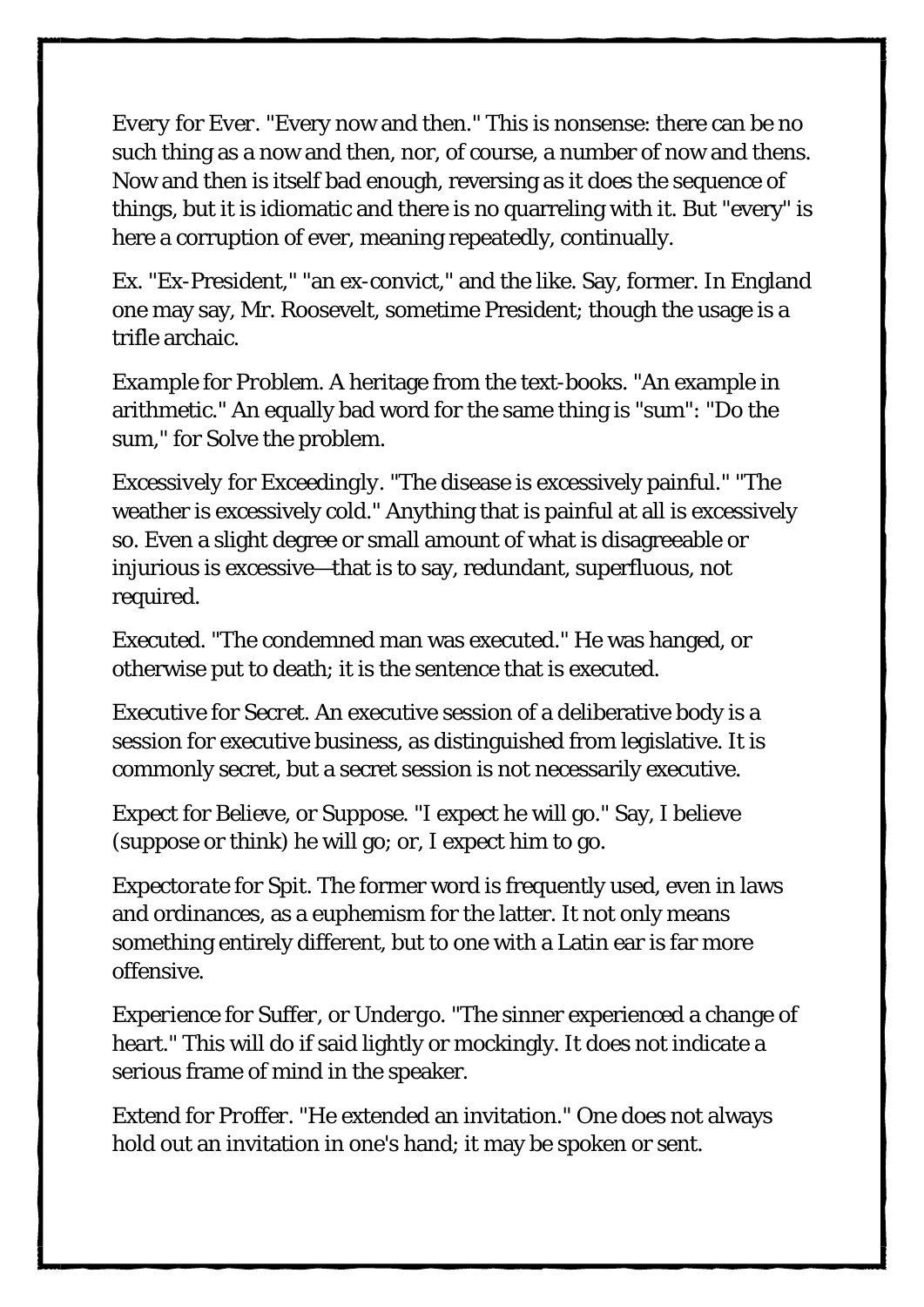*Fail*. "He failed to note the hour." That implies that he tried to note it, but did not succeed. Failure carries always the sense of endeavor; when there has been no endeavor there is no failure. A falling stone cannot fail to strike you, for it does not try; but a marksman firing at you may fail to hit you; and I hope he always will.

*Favor* for *Resemble*. "The child favors its father."

*Feel of* for *Feel*. "The doctor felt of the patient's head." "Smell of" and "taste of" are incorrect too.

*Feminine* for *Female*. "A feminine member of the club." Feminine refers, not to sex proper, but to gender, which may be defined as the sex of words. The same is true of masculine.

*Fetch* for *Bring*. Fetching includes, not only bringing, but going to get going for and returning with. You may bring what you did not go for.

*Finances* for *Wealth*, or *Pecuniary Resources*.

*Financial* for *Pecuniary*. "His financial reward"; "he is financially responsible," and so forth.

*Firstly*. If this word could mean anything it would mean firstlike, whatever that might mean. The ordinal numbers should have no adverbial form: "firstly," "secondly," and the rest are words without meaning.

*Fix*. This is, in America, a word-of-all-work, most frequently meaning repair, or prepare. Do not so use it.

*Forebears* for *Ancestors*. The word is sometimes spelled forbears, a worse spelling than the other, but not much. If used at all it should be spelled *forebeers*, for it means those who have *been* before. A forebe-er is one who fore-was. Considered in any way, it is a senseless word.

*Forecasted*. For this abominable word we are indebted to the weather bureau—at least it was not sent upon us until that affliction was with us. Let us hope that it may some day be losted from the language.

*Former* and *Latter*. Indicating the first and the second of things previously named, these words are unobjectionable if not too far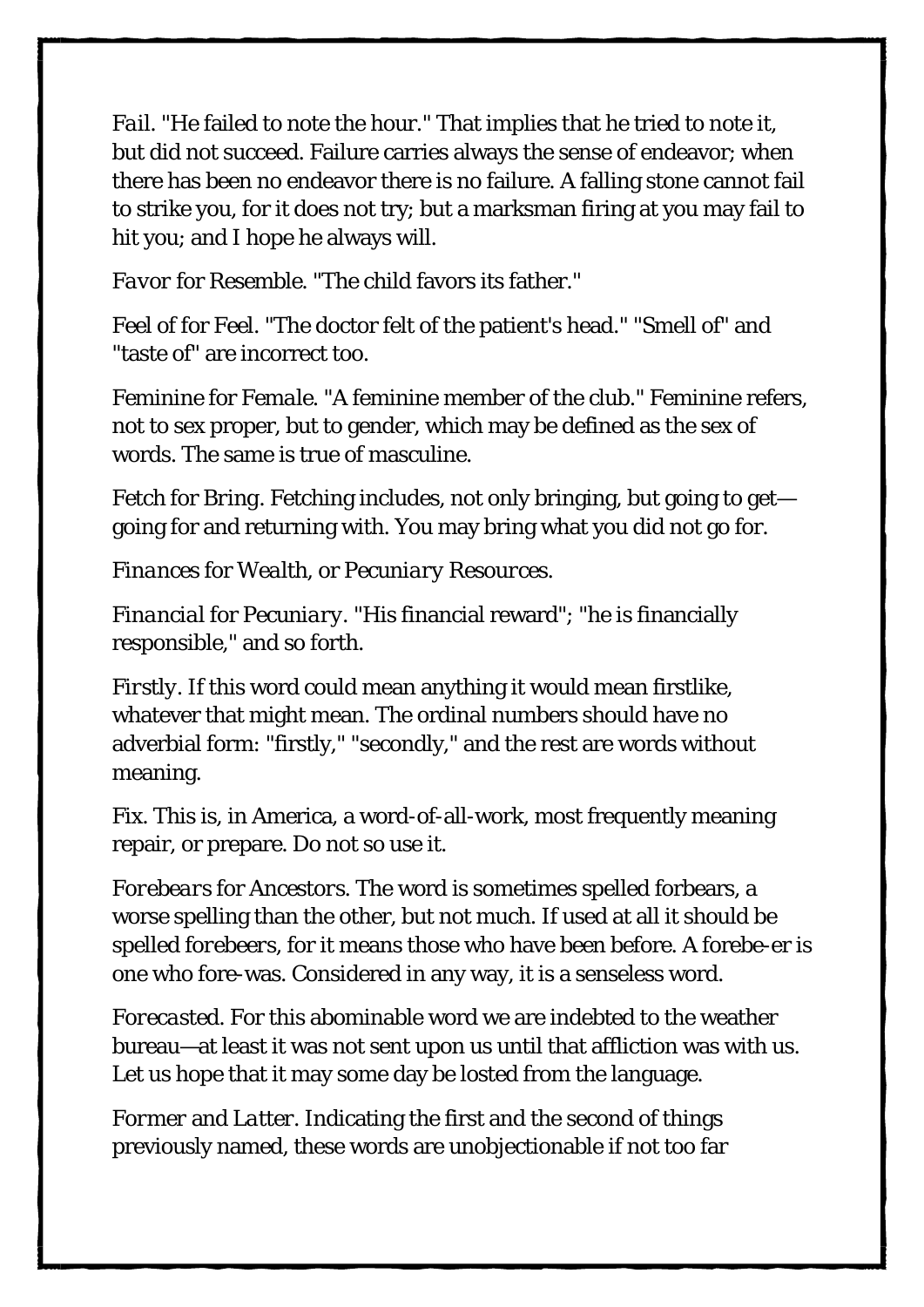removed from the names that they stand for. If they are they confuse, for the reader has to look back to the names. Use them sparingly.

*Funeral Obsequies*. Tautological. Say, obsequies; the word is now used in none but a funereal sense.

*Fully* for *Definitively*, or *Finally*. "After many preliminary examinations he was fully committed for trial." The adverb is meaningless: a defendant is never partly committed for trial. This is a solecism to which lawyers are addicted. And sometimes they have been heard to say "fullied."

*Funds* for *Money*. "He was out of funds." Funds are not money in general, but sums of money or credit available for particular purposes.

*Furnish* for *Provide*, or *Supply*. "Taxation furnished the money." A pauper may furnish a house if some one will provide the furniture, or the money to buy it. "His flight furnishes a presumption of guilt." It supplies it.

*Generally* for *Usually*. "The winds are generally high." "A fool is generally vain." This misuse of the word appears to come of abbreviating: Generally speaking, the weather is bad. A fool, to speak generally, is vain.

*Gent* for *Gentleman*. Vulgar exceedingly.

*Genteel*. This word, meaning polite, or well mannered, was once in better repute than it is now, and its noun, gentility, is still not infrequently found in the work of good writers. Genteel is most often used by those who write, as the Scotchman of the anecdote joked—wi' deeficulty.

*Gentleman*. It is not possible to teach the correct use of this overworked word: one must be bred to it. Everybody knows that it is not synonymous with man, but among the "genteel" and those ambitious to be thought "genteel" it is commonly so used in discourse too formal for the word "gent." To use the word gentleman correctly, be one.

*Genuine* for *Authentic*, or *Veritable.* "A genuine document," "a genuine surprise," and the like.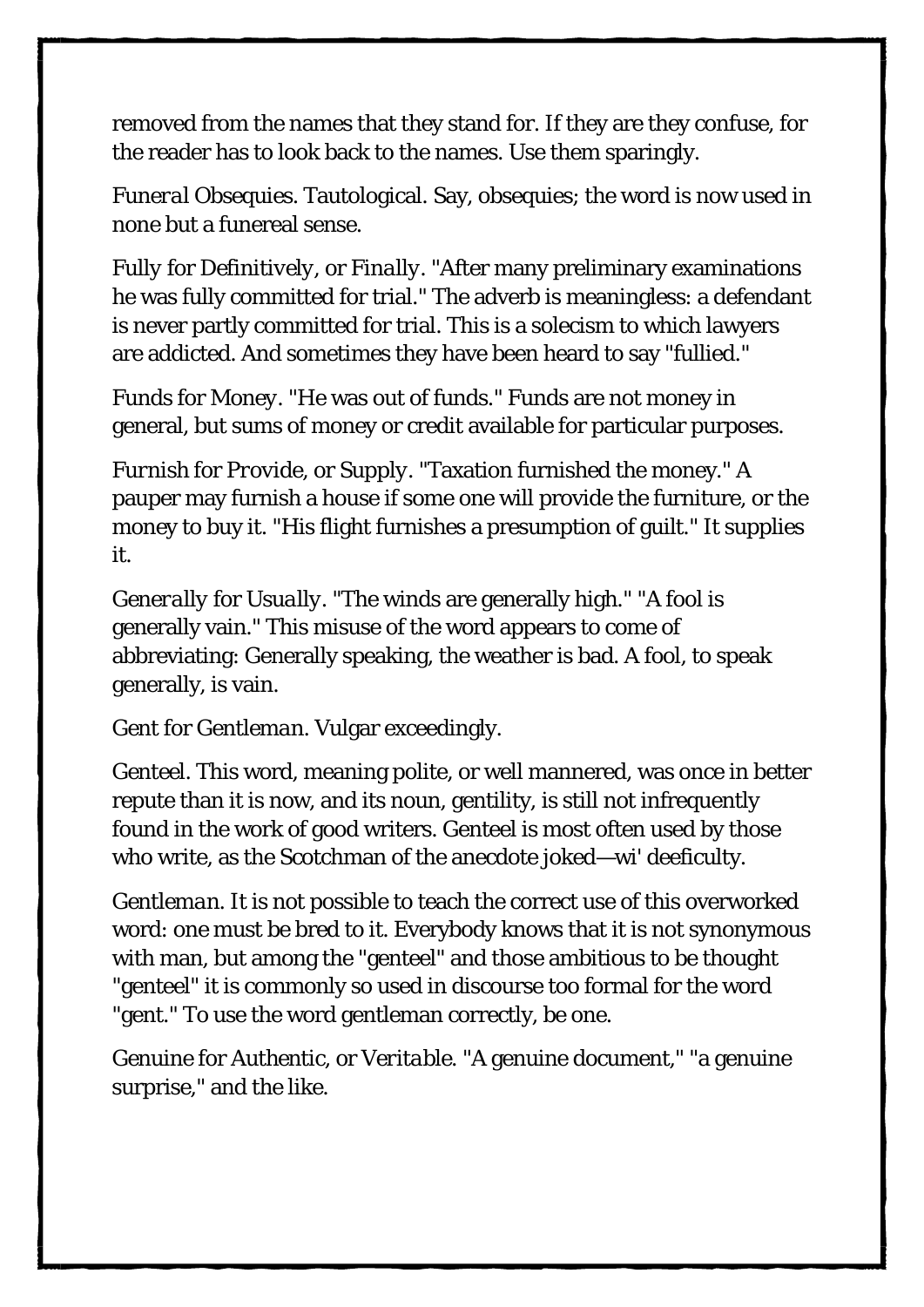*Given*. "The soldier was given a rifle." What was given is the rifle, not the soldier. "The house was given a coat (coating) of paint." Nothing can be "given" anything.

*Goatee*. In this country goatee is frequently used for a tuft of beard on the point of the chin—what is sometimes called "an imperial," apparently because the late Emperor Napoleon III wore his beard so. His Majesty the Goat is graciously pleased to wear his beneath the chin.

*Got Married* for *Married*. If this is correct we should say, also, "got dead" for died; one expression is as good as the other.

*Gotten* for *Got*. This has gone out of good use, though in such compounded words as begotten and misbegotten it persists respectably.

#### *Graduated* for *Was Graduated*.

*Gratuitous* for *Unwarranted*. "A gratuitous assertion." Gratuitous means without cost.

*Grueling*. Used chiefly by newspaper reporters; as, "He was subjected to a grueling cross-examination." "It was grueling weather." Probably a corruption of grilling.

*Gubernatorial*. Eschew it; it is not English, is needless and bombastic. Leave it to those who call a political office a "chair." "Gubernatorial chair" is good enough for them. So is hanging.

*Had Better* for *Would Better*. This is not defensible as an idiom, as those who always used it before their attention was directed to it take the trouble to point out. It comes of such contractions as he'd for he would, I'd for I would. These clipped words are erroneously restored as "he had." "I had." So we have such monstrosities as "He had better beware." "I had better go."

*Hail* for *Come*. "He hails from Chicago." This is sea speech, and comes from the custom of hailing passing ships. It will not do for serious discourse.

*Have Got* for *Have*. "I have got a good horse" directs attention rather to the act of getting than to the state of having, and represents the capture as recently completed.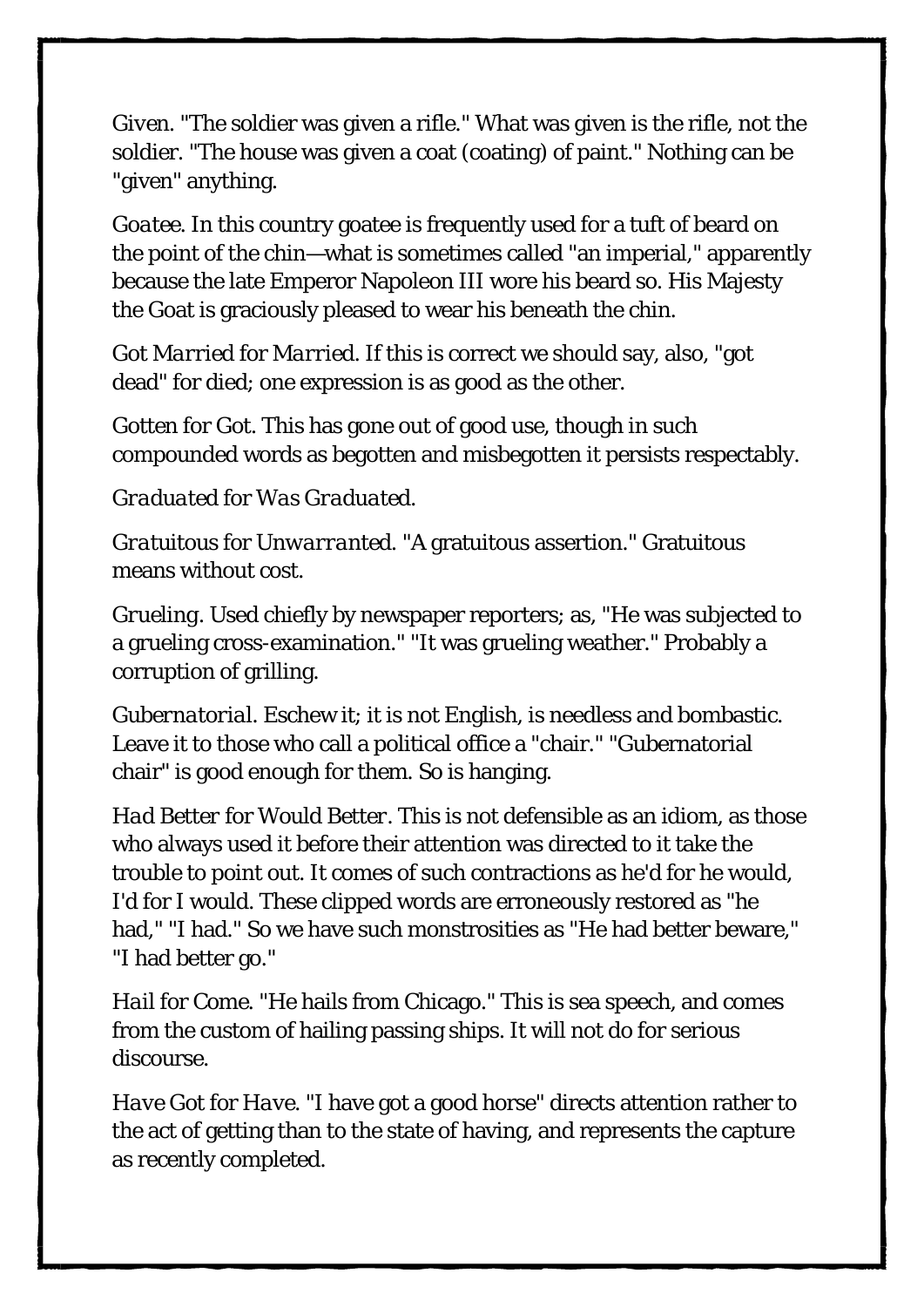*Head over Heels*. A transposition of words hardly less surprising than (to the person most concerned) the mischance that it fails to describe. What is meant is heels over head.

*Healthy* for *Wholesome*. "A healthy climate." "A healthy occupation." Only a living thing can be healthy.

*Helpmeet* for *Helpmate*. In Genesis Adam's wife is called "an help meet for him," that is, fit for him. The ridiculous word appears to have had no other origin.

*Hereafter* for *Henceforth*. Hereafter means at some time in the future; henceforth, always in the future. The penitent who promises to be good hereafter commits himself to the performance of a single good act, not to a course of good conduct.

*Honeymoon*. Moon here means month, so it is incorrect to say, "a week's honeymoon," or, "Their honeymoon lasted a year."

*Horseflesh* for *Horses*. A singularly senseless and disagreeable word which, when used, as it commonly is, with reference to hippophilism, savors rather more of the spit than of the spirit.

*Humans* as a Noun. We have no single word having the general yet limited meaning that this is sometimes used to express—a meaning corresponding to that of the word animals, as the word men would if it included women and children. But there is time enough to use two words.

*Hung* for *Hanged*. A bell, or a curtain, is hung, but a man is hanged. Hung is the junior form of the participle, and is now used for everything but man. Perhaps it is our reverence for the custom of hanging men that sacredly preserves the elder form—as some, even, of the most zealous American spelling reformers still respect the u in Saviour.

*Hurry* for *Haste* and *Hasten*. To hurry is to hasten in a more or less disorderly manner. Hurry is misused, also, in another sense: "There is no hurry"—meaning, There is no reason for haste.

*Hurt* for *Harm*. "It does no hurt." To be hurt is to feel pain, but one may be harmed without knowing it. To spank a child, or flout a fool, hurts without harming.

17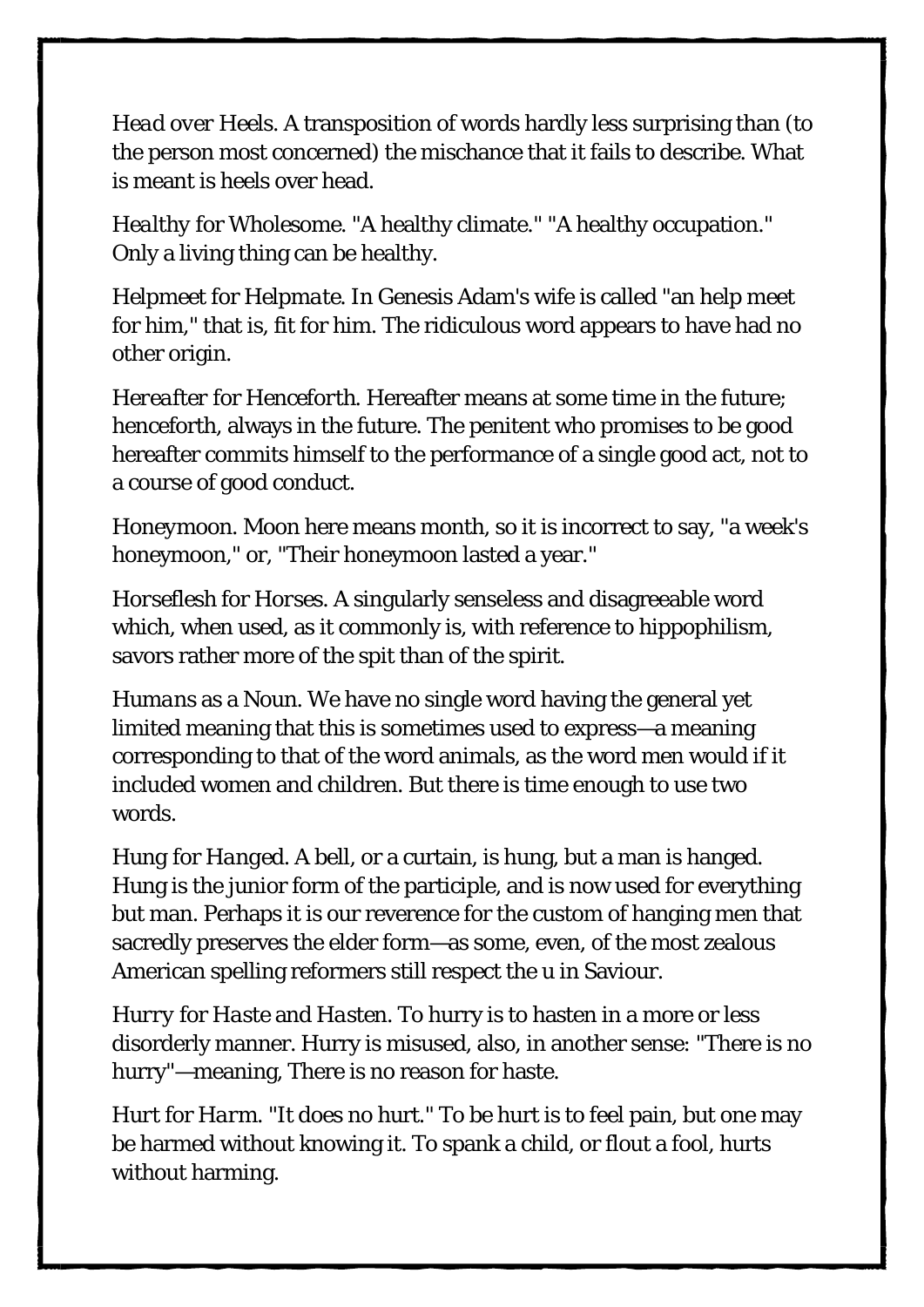*Idea* for *Thought*, *Purpose*, *Expectation*, etc. "I had no idea that it was so cold." "When he went abroad it was with no idea of remaining."

*Identified with*. "He is closely identified with the temperance movement." Say, connected.

*Ilk* for *Kind*. "Men of that ilk." This Scotch word has a narrowly limited and specific meaning. It relates to an ancestral estate having the same name as the person spoken of. Macdonald of that ilk means, Macdonald of Macdonald. The phrase quoted above is without meaning.

*Illy* for *Ill*. There is no such word as illy, for ill itself is an adverb.

*Imaginary Line*. The adjective is needless. Geometrically, every line is imaginary; its graphic representation is a mark. True the text-books say, draw a line, but in a mathematical sense the line already exists; the drawing only makes its course visible.

*In* for *Into*. "He was put in jail." "He went in the house." A man may be in jail, or be in a house, but when the act of entrance—the movement of something from the outside to the inside of another thing—is related the correct word is into if the latter thing is named.

*Inaugurate* for *Begin*, *Establish*, etc. Inauguration implies some degree of formality and ceremony.

*Incumbent* for *Obligatory*. "It was incumbent upon me to relieve him." Infelicitous and work-worn. Say, It was my duty, or, if enamored of that particular metaphor, It lay upon me.

*Individual*. As a noun, this word means something that cannot be considered as divided, a unit. But it is incorrect to call a man, woman or child an individual, except with reference to mankind, to society or to a class of persons. It will not do to say, "An individual stood in the street," when no mention nor allusion has been made, nor is going to be made, to some aggregate of individuals considered as a whole.

*Indorse*. See *Endorse*.

*Insane Asylum*. Obviously an asylum cannot be unsound in mind. Say, asylum for the insane.

*In Spite of*. In most instances it is better to say despite.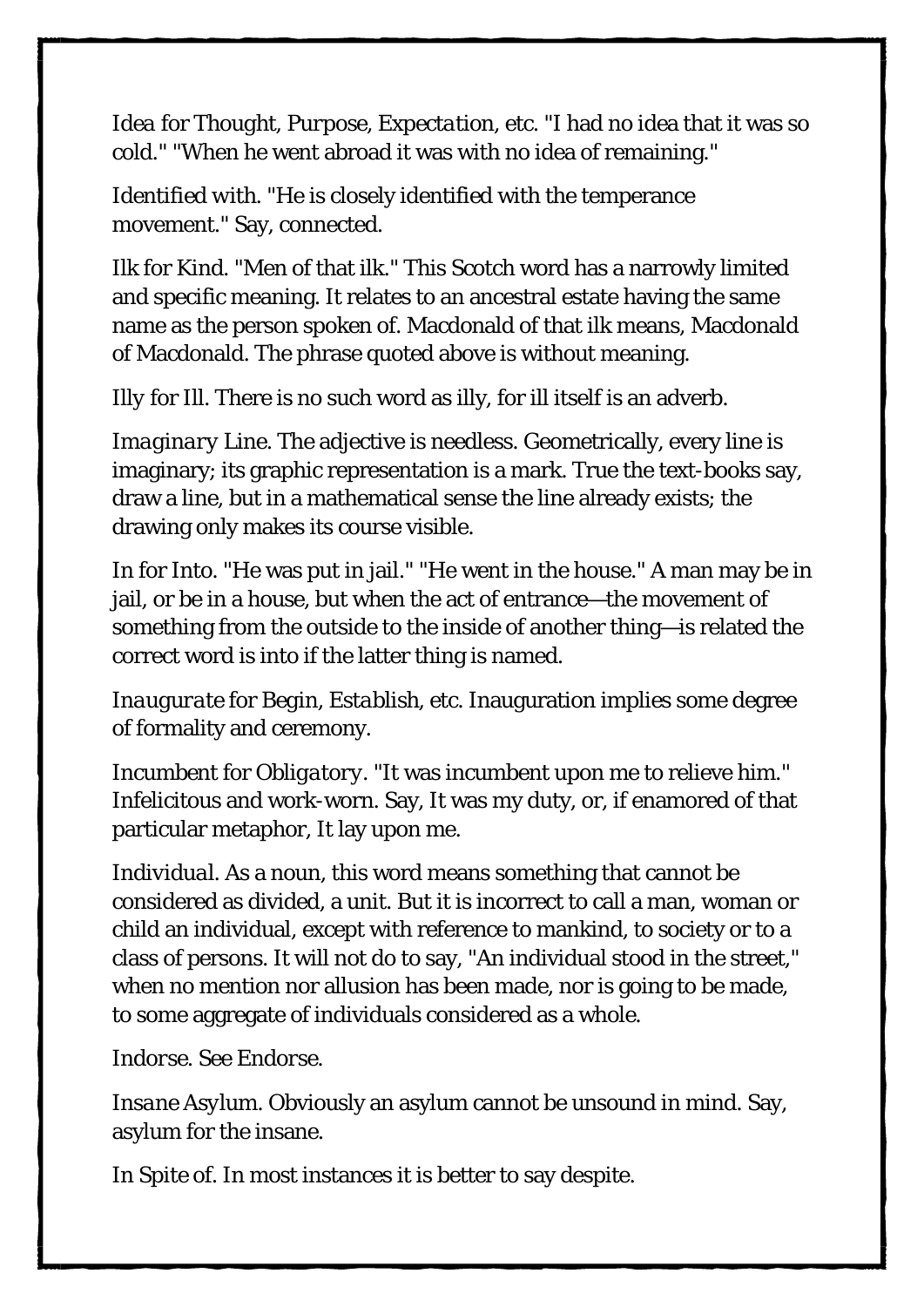*Inside of*. Omit the preposition.

*Insignificant* for *Trivial*, or *Small*. Insignificant means not signifying anything, and should be used only in contrast, expressed or implied, with something that is important for what it implies. The bear's tail may be insignificant to a naturalist tracing the animal's descent from an earlier species, but to the rest of us, not concerned with the matter, it is merely small.

*Insoluble* for *Unsolvable*. Use the former word for material substances, the latter for problems.

*Inst.*, *Prox.*, *Ult.* These abbreviations of *instante mense* (in the present month), *proximo mense* (in the next month) and *ultimo mense* (in the last month), are serviceable enough in commercial correspondence, but, like A.M., P.M. and many other contractions of Latin words, could profitably be spared from literature.

*Integrity* for *Honesty*. The word means entireness, wholeness. It may be rightly used to affirm possession of all the virtues, that is, unity of moral character.

*Involve* for *Entail*. "Proof of the charges will involve his dismissal." Not at all; it will entail it. To involve is, literally, to infold, not to bring about, nor cause to ensue. An unofficial investigation, for example, may involve character and reputation, but the ultimate consequence is entailed. A question, in the parliamentary sense, may involve a principle; its settlement one way or another may entail expense, or injury to interests. An act may involve one's honor and entail disgrace.

*It* for *So*. "Going into the lion's cage is dangerous; you should not do it." Do so is the better expression, as a rule, for the word it is a pronoun, meaning a thing, or object, and therefore incapable of being done. Colloquially we may say do it, or do this, or do that, but in serious written discourse greater precision is desirable, and is better obtained, in most cases, by use of the adverb.

*Item* for *Brief Article*. Commonly used of a narrative in a newspaper. Item connotes an aggregate of which it is a unit—one thing of many. Hence it suggests more than we may wish to direct attention to.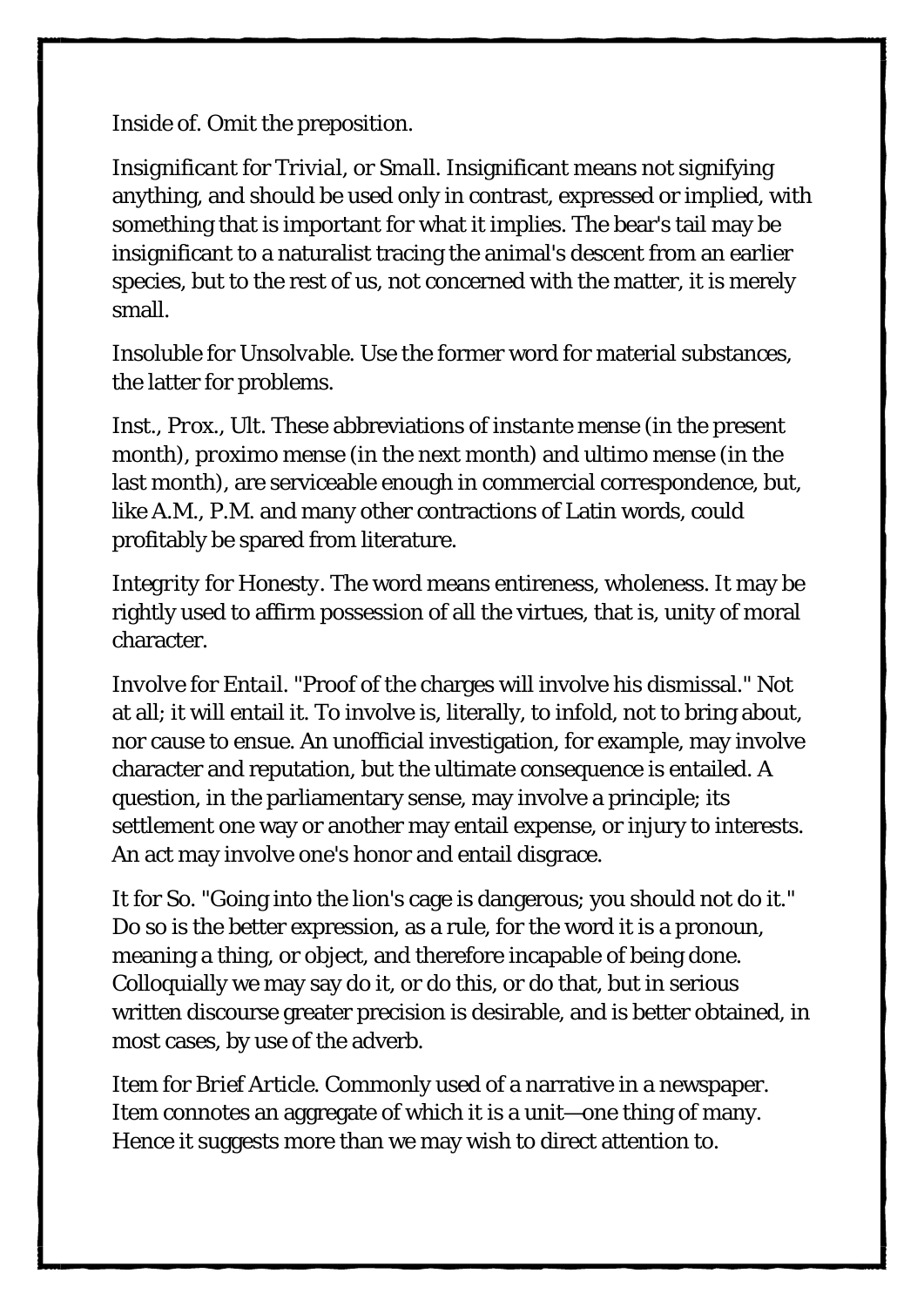*Jackies* for *Sailors*. Vulgar, and especially offensive to seamen.

*Jeopardize* for *Imperil*, or *Endanger*. The correct word is jeopard, but in any case there is no need for anything so farfetched and stilted.

*Juncture*. Juncture means a joining, a junction; its use to signify a time, however critical a time, is absurd. "At this juncture the woman screamed." In reading that account of it we scream too.

*Just Exactly*. Nothing is gained in strength nor precision by this kind of pleonasm. Omit just.

*Juvenile* for *Child*. This needless use of the adjective for the noun is probably supposed to be humorous, like "canine" for dog, "optic" for eye, "anatomy" for body, and the like. Happily the offense is not very common.

*Kind of a* for *Kind of*. "He was that kind of a man." Say that kind of man. Man here is generic, and a genus comprises many kinds. But there cannot be more than one kind of one thing. *Kind of* followed by an adjective, as, "kind of good," is almost too gross for censure.

#### *Landed Estate* for *Property in Land*. Dreadful!

*Last* and *Past*. "Last week." "The past week." Neither is accurate: a week cannot be the last if another is already begun; and all weeks except this one are past. Here two wrongs seem to make a right: we can say the week last past. But will we? I trow not.

*Later on*. On is redundant; say, later.

*Laundry*. Meaning a place where clothing is washed, this word cannot mean, also, clothing sent there to be washed.

*Lay* (to place) for *Lie* (to recline). "The ship lays on her side." A more common error is made in the past tense, as, "He laid down on the grass." The confusion comes of the identity of a present tense of the transitive verb to lay and the past tense of the intransitive verb to lie.

*Leading Question*. A leading question is not necessarily an important one; it is one that is so framed as to suggest, or lead to, the answer desired. Few others than lawyers use the term correctly.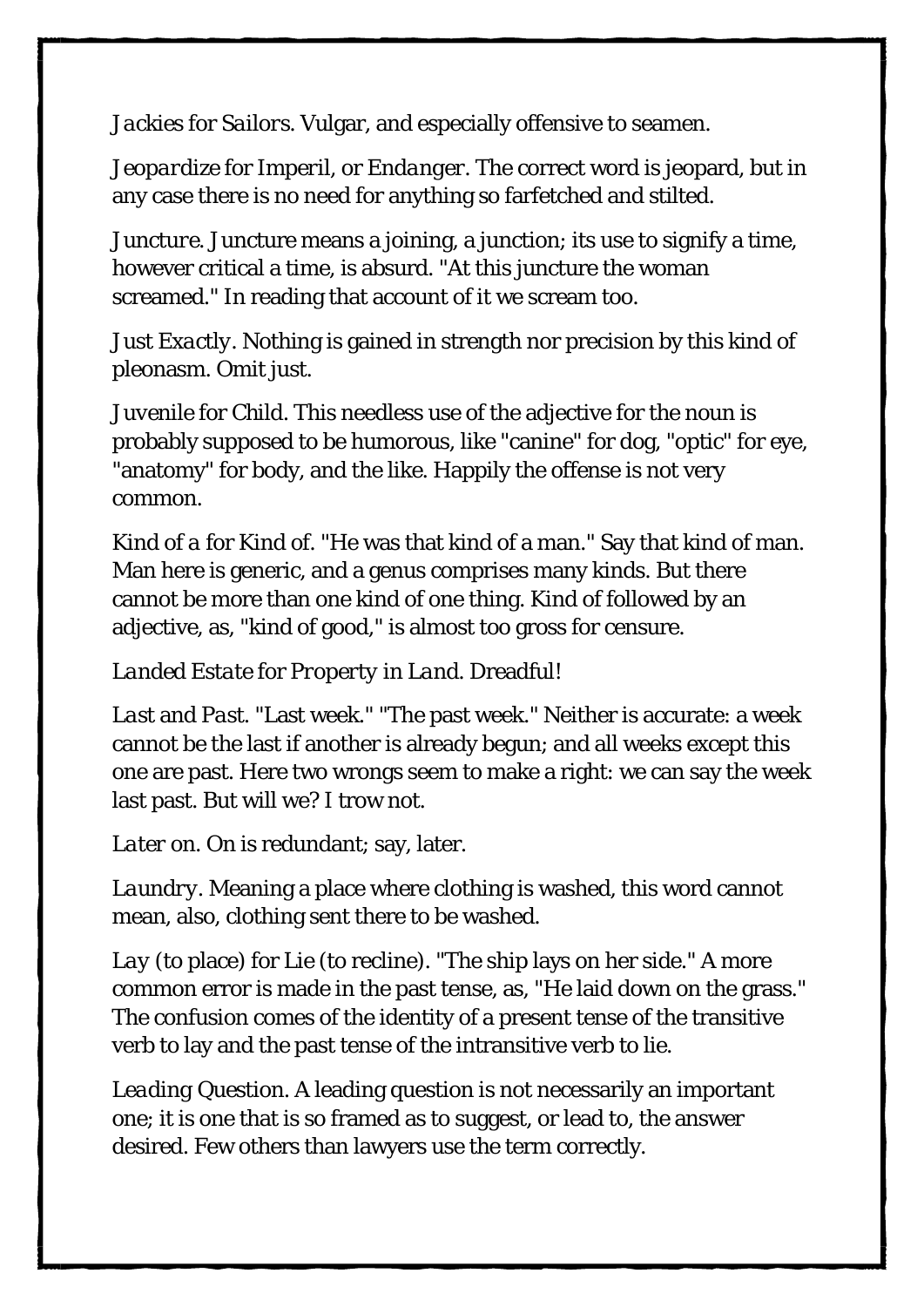*Lease*. To say of a man that he leases certain premises leaves it doubtful whether he is lessor or lessee. Being ambiguous, the word should be used with caution.

*Leave* for *Go away*. "He left yesterday." Leave is a transitive verb; name the place of departure.

*Leave* for *Let*. "Leave it alone." By this many persons mean, not that it is to be left in solitude, but that it is to be untouched, or unmolested.

#### *Lengthways* for *Lengthwise*.

*Lengthy*. Usually said in disparagement of some wearisome discourse. It is no better than breadthy, or thicknessy.

*Leniency* for *Lenity*. The words are synonymous, but the latter is the better.

*Less* for *Fewer*. "The regiment had less than five hundred men." Less relates to quantity, fewer, to number.

*Limited* for *Small*, *Inadequate*, etc. "The army's operations were confined to a limited area." "We had a limited supply of food." A large area and an adequate supply would also be limited. Everything that we know about is limited.

*Liable* for *Likely*. "Man is liable to err." Man is not liable to err, but to error. Liable should be followed, not by an infinitive, but by a preposition.

*Like* for *As*, or *As if*. "The matter is now like it was." "The house looked like it would fall."

*Likely* for *Probably*. "He will likely be elected." If likely is thought the better word (and in most cases it is) put it this way: "It is likely that he will be elected," or, "He is likely to be elected."

*Line* for *Kind*, or *Class*. "This line of goods." Leave the word to "salesladies" and "salesgentlemen." "That line of business." Say, that business.

21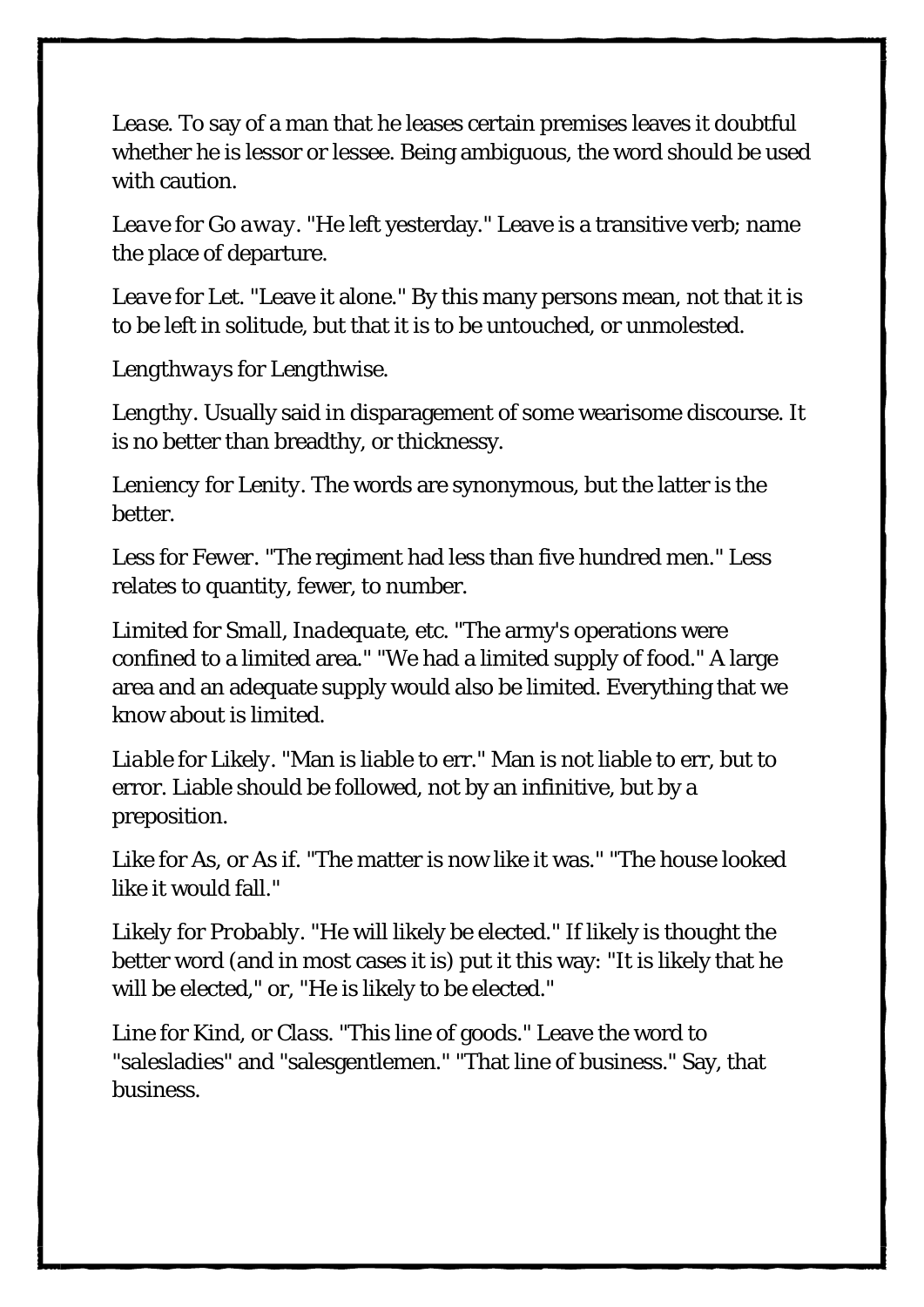*Literally* for *Figuratively*. "The stream was literally alive with fish." "His eloquence literally swept the audience from its feet." It is bad enough to exaggerate, but to affirm the truth of the exaggeration is intolerable.

*Loan* for *Lend*. "I loaned him ten dollars." We lend, but the act of lending, or, less literally, the thing lent, is a loan.

*Locate*. "After many removals the family located at Smithville." Some dictionaries give locate as an intransitive verb having that meaning, but—well, dictionaries are funny.

*Lots*, or *a Lot*, for *Much*, or *Many*. "Lots of things." "A lot of talk."

*Love* for *Like*. "I love to travel." "I love apples." Keep the stronger word for a stronger feeling.

*Lunch* for *Luncheon*. But do not use luncheon as a verb.

*Mad* for *Angry*. An Americanism of lessening prevalence. It is probable that anger is a kind of madness (insanity), but that is not what the misusers of the word mad mean to affirm.

*Maintain* for *Contend*. "The senator maintained that the tariff was iniquitous." He maintained it only if he proved it.

*Majority* for *Plurality*. Concerning votes cast in an election, a majority is more than half the total; a plurality is the excess of one candidate's votes over another's. Commonly the votes compared are those for the successful candidate and those for his most nearly successful competitor.

*Make* for *Earn*. "He makes fifty dollars a month by manual labor."

*Mansion* for *Dwelling*, or *House*. Usually mere hyperbole, a lamentable fault of our national literature. Even our presidents, before Roosevelt, called their dwelling the Executive Mansion.

*Masculine* for *Male*. See *Feminine*.

*Mend* for *Repair*. "They mended the road." To mend is to repair, but to repair is not always to mend. A stocking is mended, a road repaired.

*Meet* for *Meeting*. This belongs to the language of sport, which persons of sense do not write—nor read.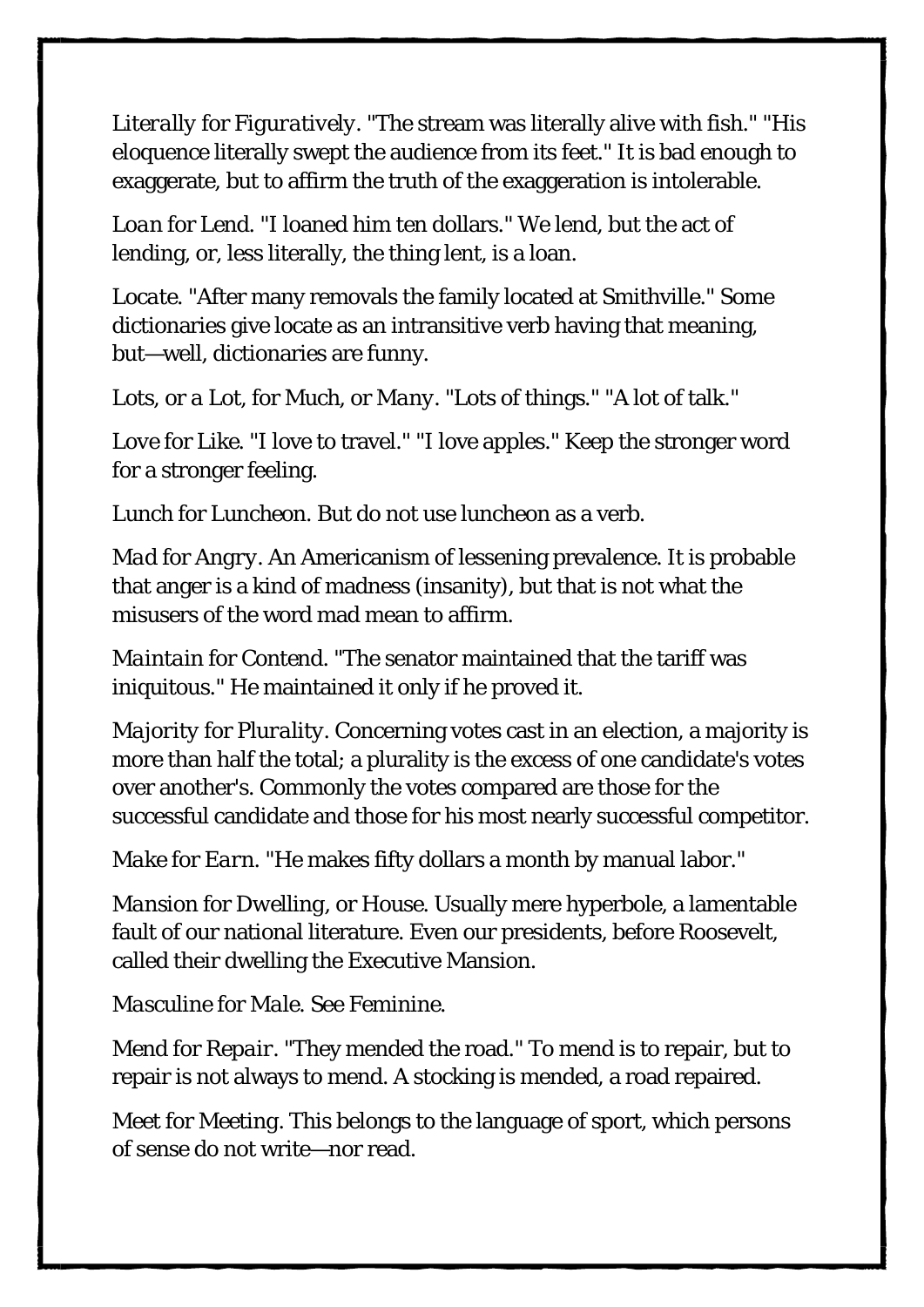*Militate*. "Negligence militates against success." If "militate" meant anything it would mean fight, but there is no such word.

*Mind* for *Obey*. This is a reasonless extension of one legitimate meaning of mind, namely, to heed, to give attention.

*Minus* for *Lacking*, or *Without*. "After the battle he was minus an ear." It is better in serious composition to avoid such alien words as have vernacular equivalents.

*Mistaken* for *Mistake*. "You are mistaken." For whom? Say, You mistake.

*Monarch* for *King, Emperor*, or *Sovereign*. Not only hyperbolical, but inaccurate. There is not a monarch in Christendom.

*Moneyed* for *Wealthy*. "The moneyed men of New York." One might as sensibly say, "The cattled men of Texas," or, "The lobstered men of the fish market."

*Most* for *Almost*. "The apples are most all gone." "The returning travelers were most home."

*Moved* for *Removed*. "The family has moved to another house." "The Joneses were moving."

*Mutual*. By this word we express a reciprocal relation. It implies exchange, a giving and taking, not a mere possessing in common. There can be a mutual affection, or a mutual hatred, but not a mutual friend, nor a mutual horse.

*Name* for *Title and Name*. "His name was Mr. Smith." Surely no babe was ever christened Mister.

*Necessaries* for *Means*. "Bread and meat are necessaries of life." Not so; they are the mere means, for one can, and many do, live comfortably without them. Food and drink are necessaries of life, but particular kinds of food and drink are not.

*Necessities* for *Necessaries*. "Necessities of life are those things without which we cannot live."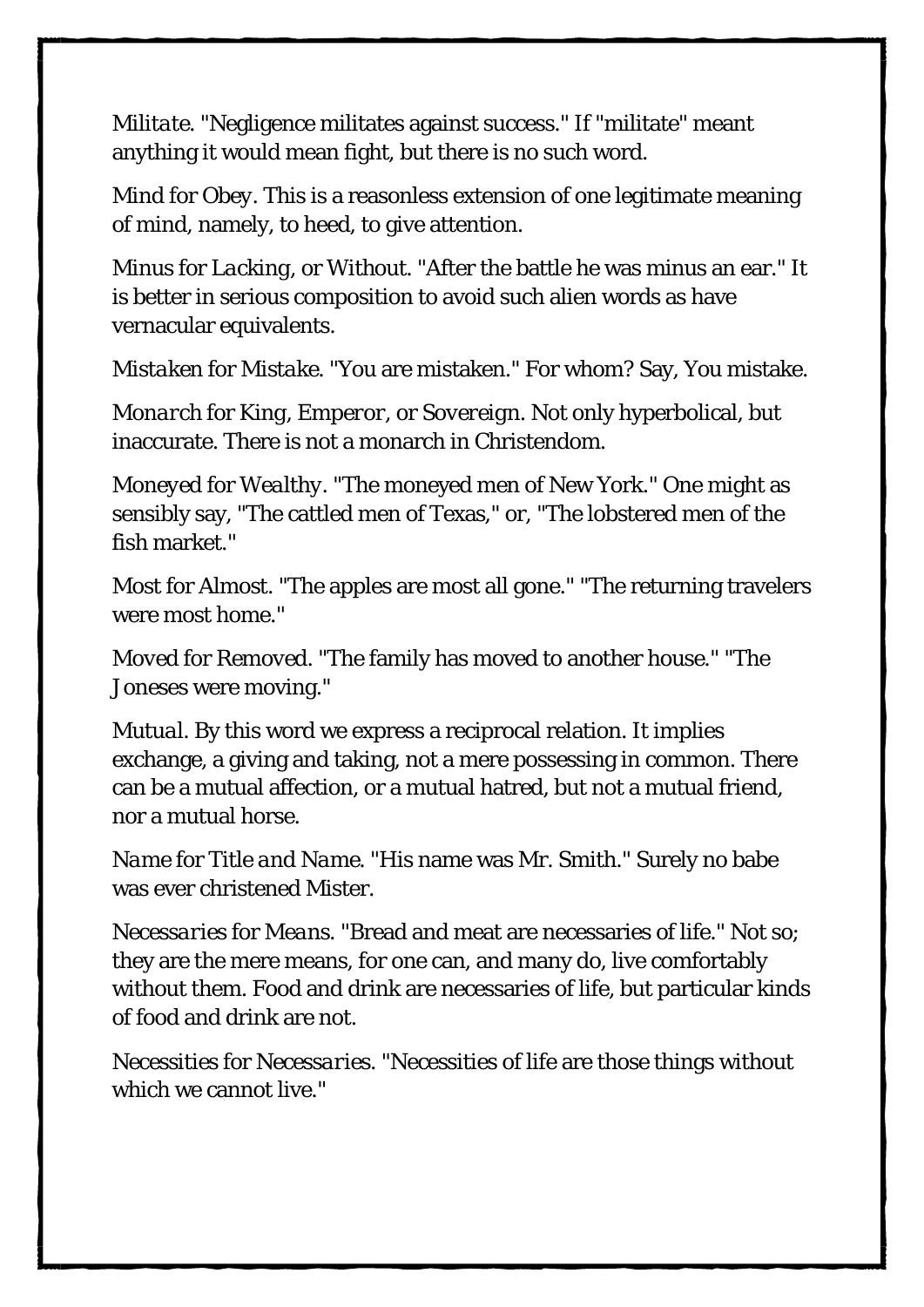*Née*. Feminine of *né*, born. "Mrs. Jones, *née* Lucy Smith." She could hardly have been christened before her birth. If you must use the French word say, *née* Smith.

*Negotiate*. From the Latin *negotium*. It means, as all know, to fix the terms for a transaction, to bargain. But when we say, "The driver negotiated a difficult turn of the road," or, "The chauffeur negotiated a hill," we speak nonsense.

*Neither—or* for *Neither—nor*. "Neither a cat or fish has wool." Always after neither use nor.

*New Beginner* for *Beginner*.

*Nice* for *Good*, or *Agreeable*. "A nice girl." Nice means fastidious, delicately discriminative, and the like. Pope uses the word admirably of a dandy who was skilled in the nice conduct [management] of a clouded cane.

*Noise* for *Sound*. "A noise like a flute"; "a noise of twittering birds," etc. A noise is a loud or disagreeable sound, or combination or succession of sounds.

*None*. Usually, and in most cases, singular; as, None has come. But it is not singular because it always means not one, for frequently it does not, as, The bottle was full of milk, but none is left. When it refers to numbers, not quantity, popular usage stubbornly insists that it is plural, and at least one respectable authority says that as a singular it is offensive. One is sorry to be offensive to a good man.

*No Use*. "He tried to smile, but it was no use." Say, of no use, or, less colloquially, in vain.

*Novel* for *Romance*. In a novel there is at least an apparent attention to considerations of probability; it is a narrative of what might occur. Romance flies with a free wing and owns no allegiance to likelihood. Both are fiction, both works of imagination, but should not be confounded. They are as distinct as beast and bird.

*Numerous* for *Many*. Rightly used, numerous relates to numbers, but does not imply a great number. A correct use is seen in the term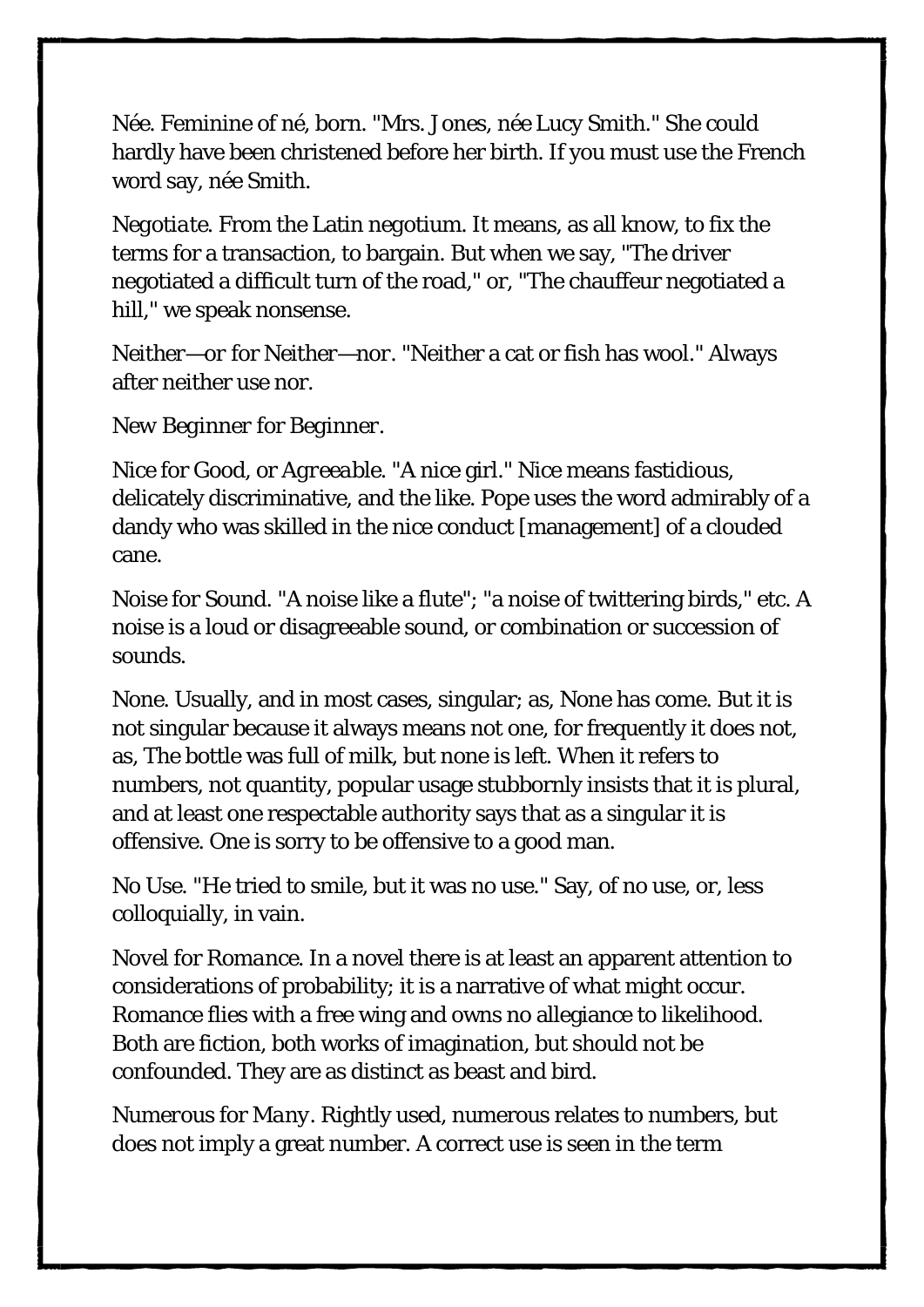numerous verse—verse consisting of poetic numbers; that is, rhythmical feet.

*Obnoxious* for *Offensive*. Obnoxious means exposed to evil. A soldier in battle is obnoxious to danger.

*Occasion* for *Induce*, or *Cause*. "His arrival occasioned a great tumult." As a verb, the word is needless and unpleasing.

*Occasional Poems*. These are not, as so many authors and compilers seem to think, poems written at irregular and indefinite intervals, but poems written for *occasions*, such as anniversaries, festivals, celebrations and the like.

*Of Any* for *Of All*. "The greatest poet of any that we have had."

*Offhanded* and *Offhandedly*. Offhand is both adjective and adverb; these are bastard forms.

*On the Street*. A street comprises the roadway and the buildings at each side. Say, in the street. He lives in Broadway.

#### *One Another* for *Each Other*. See *Each Other*.

*Only*. "He only had one." Say, He had only one, or, better, one only. The other sentence might be taken to mean that only he had one; that, indeed, is what it distinctly says. The correct placing of only in a sentence requires attention and skill.

*Opine* for *Think*. The word is not very respectably connected.

*Opposite* for *Contrary*. "I hold the opposite opinion." "The opposite practice."

*Or* for *Nor*. Probably our most nearly universal solecism. "I cannot see the sun or the moon." This means that I am unable to see one of them, though I may see the other. By using nor, I affirm the invisibility of both, which is what I wanted to do. If a man is not white or black he may nevertheless be a Negro or a Caucasian; but if he is not white nor black he belongs to some other race. See *Neither*.

*Ordinarily* for *Usually*. Clumsy.

 $25$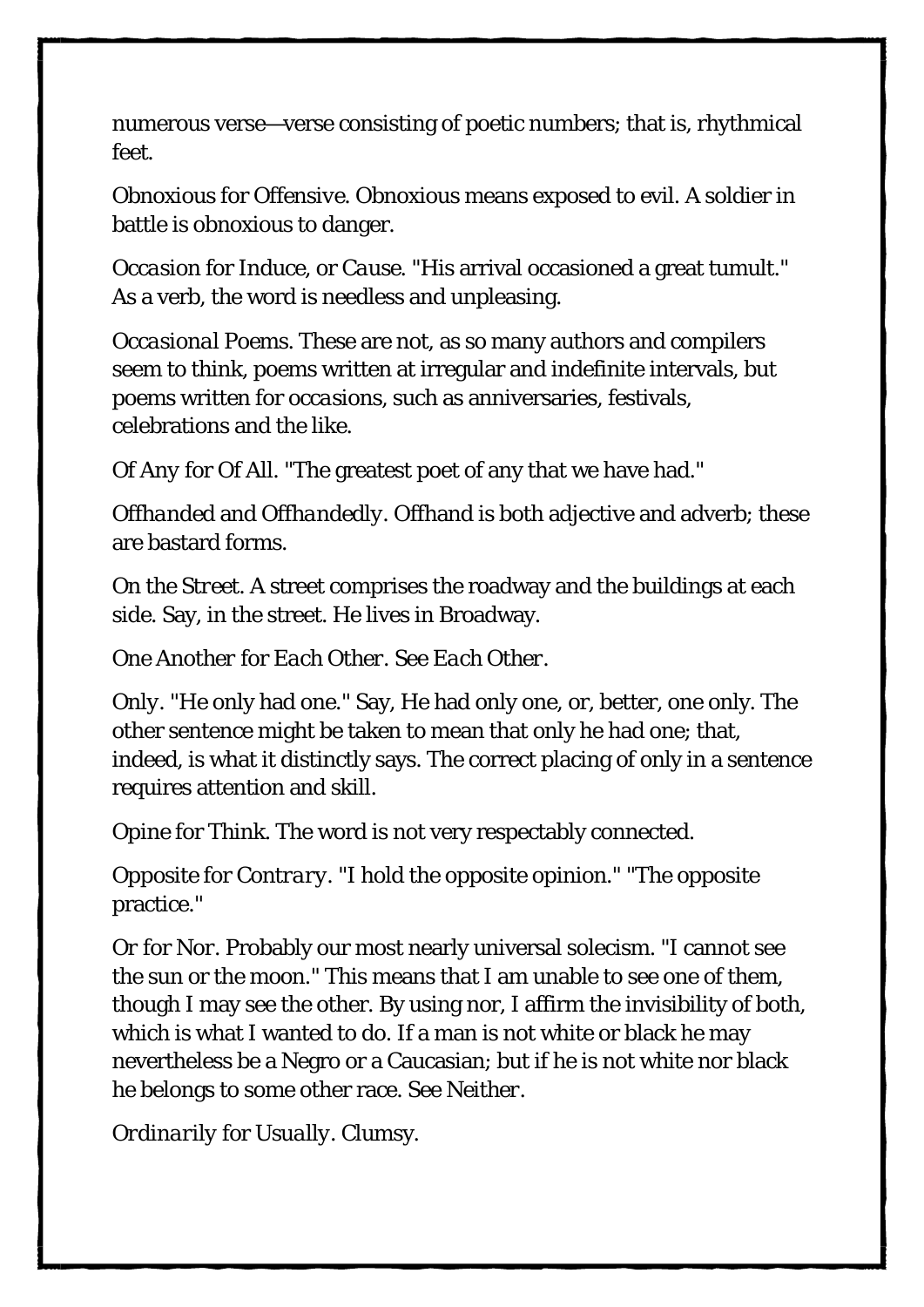*Ovation*. In ancient Rome an ovation was an inferior triumph accorded to victors in minor wars or unimportant battle. Its character and limitations, like those of the triumph, were strictly defined by law and custom. An enthusiastic demonstration in honor of an American civilian is nothing like that, and should not be called by its name.

*Over* for *About*, *In*, or *Concerning*. "Don't cry over spilt milk." "He rejoiced over his acquittal."

*Over* for *More than*. "A sum of over ten thousand dollars." "Upward of ten thousand dollars" is equally objectionable.

*Over* for *On*. "The policeman struck him over the head." If the blow was over the head it did not hit him.

*Over with*. "Let us have it over with." Omit with. A better expression is, Let us get done with it.

*Outside of*. Omit the preposition.

*Pair* for *Pairs*. If a word has a good plural use each form in its place.

*Pants* for *Trousers*. Abbreviated from pantaloons, which are no longer worn. Vulgar exceedingly.

*Partially* for *Partly*. A dictionary word, to swell the book.

*Party* for *Person*. "A party named Brown." The word, used in that sense, has the excuse that it is a word. Otherwise it is no better than "pants" and "gent." A person making an agreement, however, is a party to that agreement.

*Patron* for *Customer*.

*Pay* for *Give*, *Make*, etc. "He pays attention." "She paid a visit to Niagara." It is conceivable that one may owe attention or a visit to another person, but one cannot be indebted to a place.

*Pay*. "Laziness does not pay." "It does not pay to be uncivil." This use of the word is grossly commercial. Say, Indolence is unprofitable. There is no advantage in incivility.

*Peek* for *Peep*. Seldom heard in England, though common here. "I peeked out through the curtain and saw him." That it is a variant of peep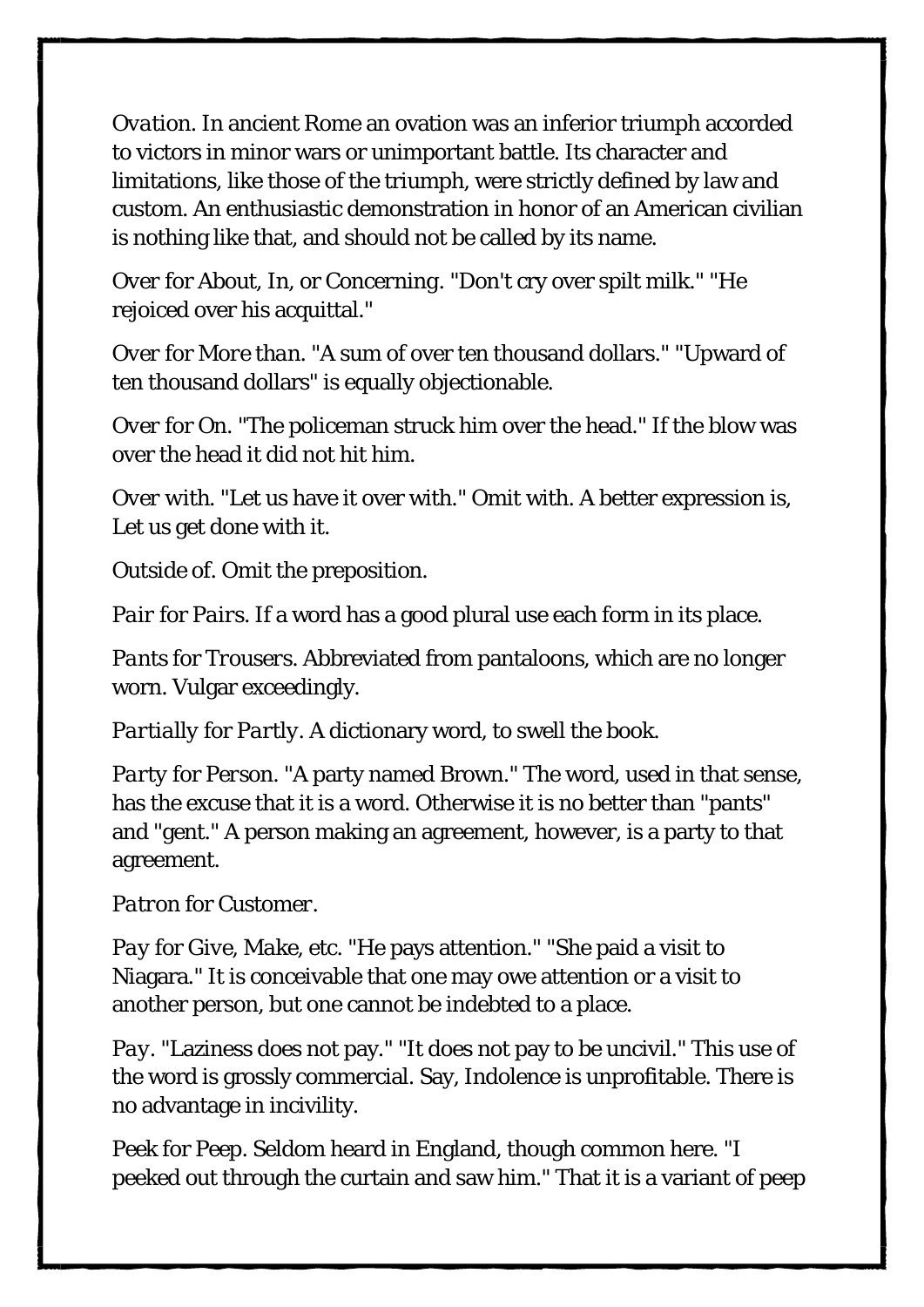is seen in the child's word peek-a-boo, equivalent to bo-peep. Better use the senior word.

*Peculiar* for *Odd*, or *Unusual*. Also sometimes used to denote distinction, or particularity. Properly a thing is peculiar only to another thing, of which it is characteristic, nothing else having it; as knowledge of the use of fire is peculiar to Man.

*People* for *Persons*. "Three people were killed." "Many people are superstitious." People has retained its parity of meaning with the Latin *populus*, whence it comes, and the word is not properly used except to designate a population, or large fractions of it considered in the mass. To speak of any stated or small number of persons as people is incorrect.

*Per*. "Five dollars *per* day." "Three *per* hundred." Say, three dollars a day; three in a hundred. If you must use the Latin preposition use the Latin noun too: *per diem; per centum*.

*Perpetually* for *Continually*. "The child is perpetually asking questions." What is done perpetually is done continually and forever.

*Phenomenal* for *Extraordinary*, or *Surprising*. Everything that occurs is phenomenal, for all that we know about is phenomena, appearances. Of realities, noumena, we are ignorant.

*Plead* (pronounced "pled") for *Pleaded*. "He plead guilty."

*Plenty* for *Plentiful*. "Fish and fowl were plenty."

*Poetess*. A foolish word, like "authoress."

*Poetry* for *Verse*. Not all verse is poetry; not all poetry is verse. Few persons can know, or hope to know, the one from the other, but he who has the humility to doubt (if such a one there be) should say verse if the composition is metrical.

*Point Blank*. "He fired at him point blank." This usually is intended to mean directly, or at short range. But point blank means the point at which the line of sight is crossed downward by the trajectory—the curve described by the missile.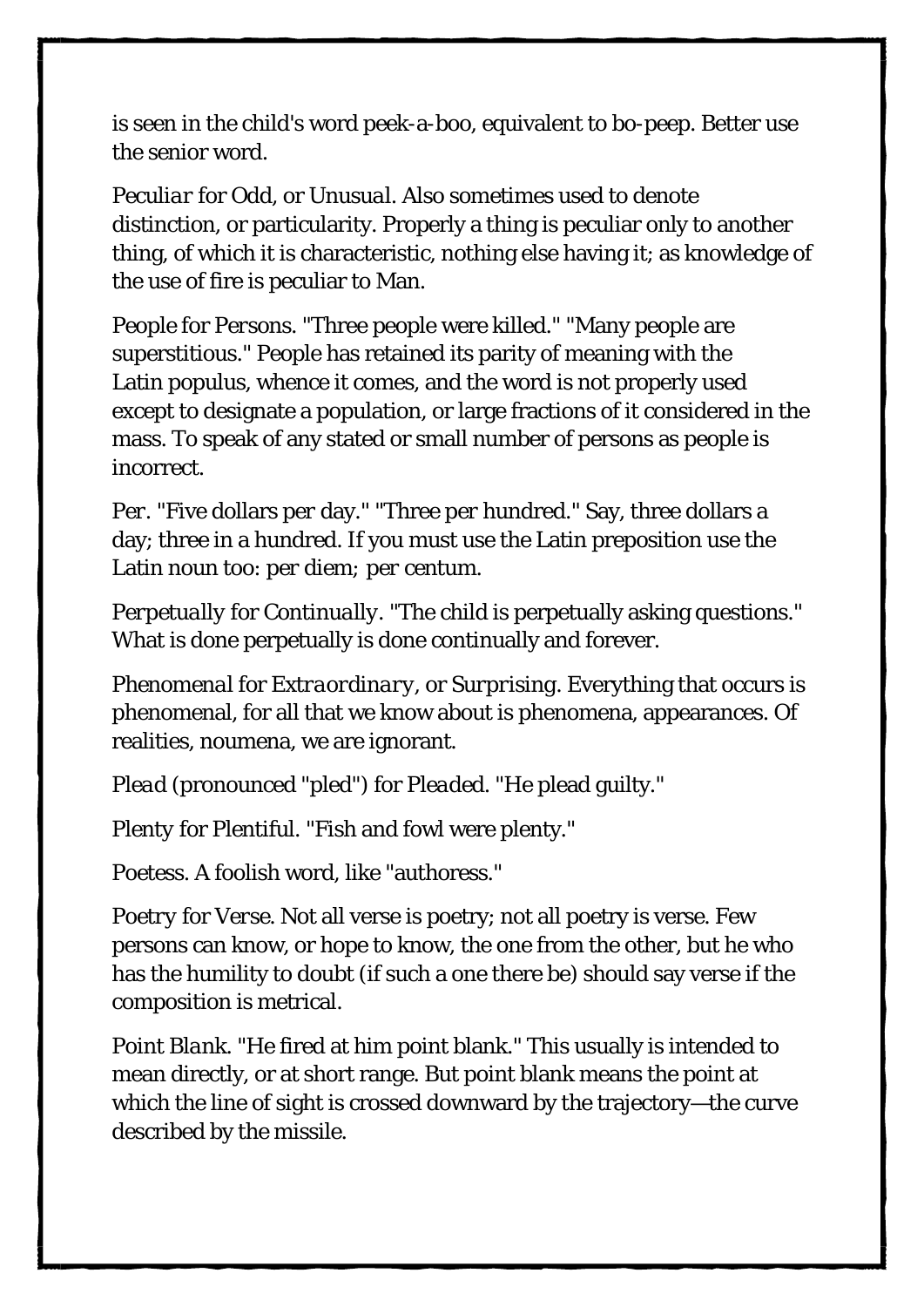*Poisonous* for *Venomous*. Hemlock is poisonous, but a rattlesnake is venomous.

*Politics*. The word is not plural because it happens to end with s.

*Possess* for *Have*. "To possess knowledge is to possess power." Possess is lacking in naturalness and unduly emphasizes the concept of ownership.

*Practically* for *Virtually*. This error is very common. "It is practically conceded." "The decision was practically unanimous." "The panther and the cougar are practically the same animal." These and similar misapplications of the word are virtually without excuse.

*Predicate* for *Found*, or *Base*. "I predicate my argument on universal experience." What is predicated of something is affirmed as an attribute of it, as omnipotence is predicated of the Deity.

*Prejudice* for *Prepossession*. Literally, a prejudice is merely a prejudgment—a decision before evidence—and may be favorable or unfavorable, but it is so much more frequently used in the latter sense than in the former that clarity is better got by the other word for reasonless approval.

*Preparedness* for *Readiness*. An awkward and needless word much used in discussion of national armaments, as, "Our preparedness for war."

*Preside*. "Professor Swackenhauer presided at the piano." "The deviled crab table was presided over by Mrs. Dooley." How would this sound? "The ginger pop stand was under the administration of President Woolwit, and Professor Sooffle presided at the flute."

*Pretend* for *Profess*. "I do not pretend to be infallible." Of course not; one does not care to confess oneself a pretender. To pretend is to try to deceive; one may profess quite honestly.

*Preventative* for *Preventive*. No such word as preventative.

*Previous* for *Previously*. "The man died previous to receipt of the letter."

*Prior to* for *Before*. Stilted.

*Propose* for *Purpose*, or *Intend*. "I propose to go to Europe." A mere intention is not a proposal.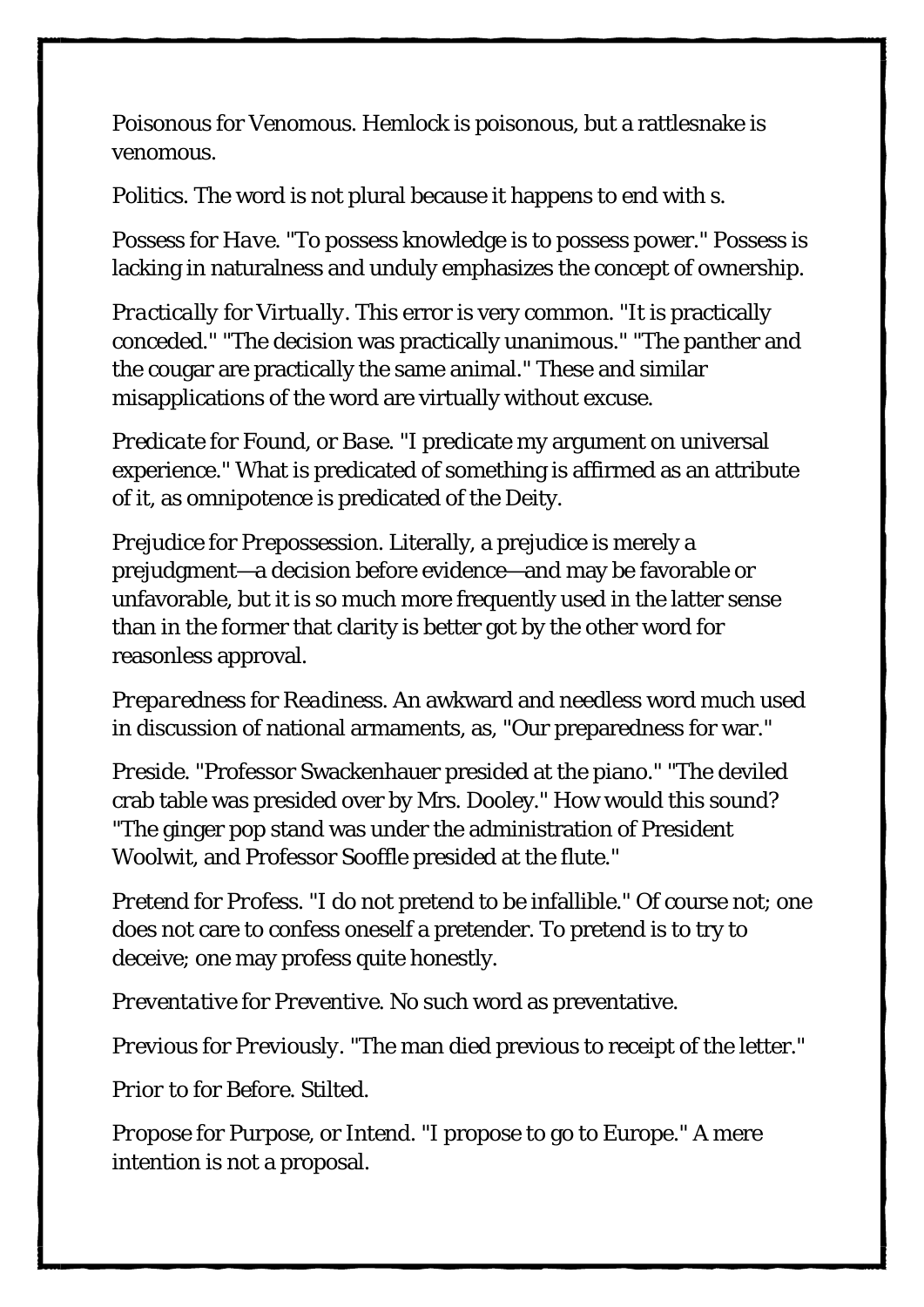*Proposition* for *Proposal*. "He made a proposition." In current slang almost anything is a proposition. A difficult enterprise is "a tough proposition," an agile wrestler, "a slippery proposition," and so forth.

*Proportions* for *Dimensions*. "A rock of vast proportions." Proportions relate to form; dimensions to magnitude.

*Proven* for *Proved*. Good Scotch, but bad English.

*Proverbial* for *Familiar*. "The proverbial dog in the manger." The animal is not "proverbial" for it is not mentioned in a proverb, but in a fable.

*Quit* for *Cease*, *Stop*. "Jones promises to quit drinking." In another sense, too, the word is commonly misused, as, "He has quit the town." Say, quitted.

*Quite*. "She is quite charming." If it is meant that she is entirely charming this is right, but usually the meaning intended to be conveyed is less than that—that she is rather, or somewhat, charming.

*Raise* for *Bring up*, *Grow*, *Breed*, etc. In this country a word-of-all-work: "raise children," "raise wheat," "raise cattle." Children are brought up, grain, hay and vegetables are grown, animals and poultry are bred.

*Real* for *Really*, or *Very*. "It is real good of him." "The weather was real cold."

*Realize* for *Conceive*, or *Comprehend*. "I could not realize the situation." Writers caring for precision use this word in the sense of to make real, not to make seem real. A dream seems real, but is actually realized when made to come true.

*Recollect* for *Remember*. To remember is to have in memory; to recollect is to recall what has escaped from memory. We remember automatically; in recollecting we make a conscious effort.

*Redeem* for *Retrieve*. "He redeemed his good name." Redemption (Latin *redemptio*, from *re* and *dimere*) is allied to ransom, and carries the sense of buying back; whereas to retrieve is merely to recover what was lost.

*Redound* for *Conduce*. "A man's honesty redounds to his advantage." We make a better use of the word if we say of one (for example) who has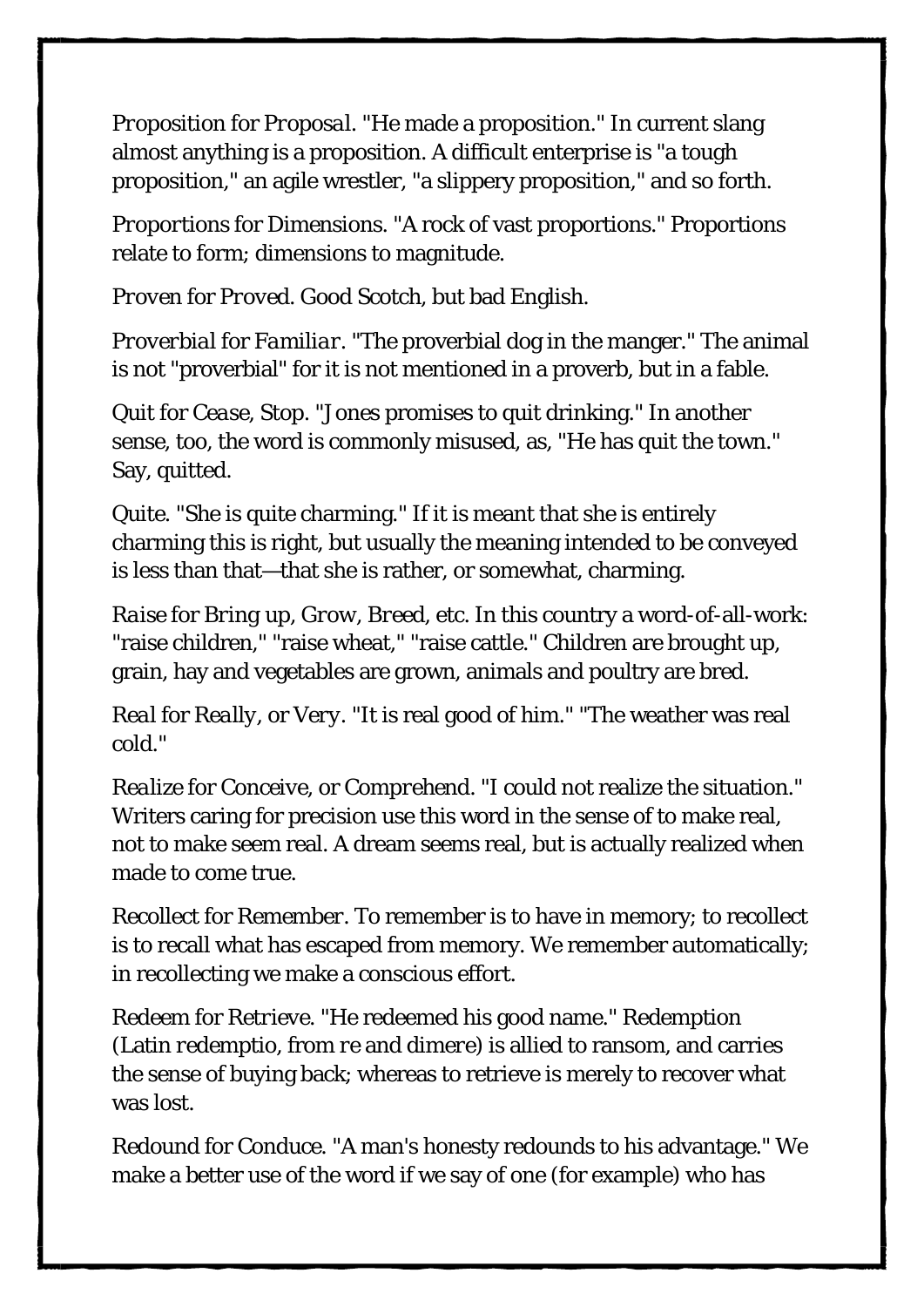squandered a fortune, that its loss redounds to his advantage, for the word denotes a fluctuation, as from seeming evil to actual good; as villification may direct attention to one's excellent character.

*Refused*. "He was refused a crown." It is the crown that was refused to him. See *Given*.

*Regular* for *Natural*, or *Customary*. "Flattery of the people is the demagogue's regular means to political preferment." Regular properly relates to a rule (*regula*) more definite than the law of antecedent and consequent.

*Reliable* for *Trusty*, or *Trustworthy*. A word not yet admitted to the vocabulary of the fastidious, but with a strong backing for the place.

*Remit* for *Send*. "On receiving your bill I will remit the money." Remit does not mean that; it means give back, yield up, relinquish, etc. It means, also, to cancel, as in the phrase, the remission of sins.

*Rendition* for *Interpretation*, or *Performance*. "The actor's rendition of the part was good." Rendition means a surrender, or a giving back.

*Reportorial*. A vile word, improperly made. It assumes the Latinized spelling, "reporter." The Romans had not the word, for they were, fortunately for them, without the thing.

*Repudiate* for *Deny*. "He repudiated the accusation."

*Reside* for *Live*. "They reside in Hohokus." Stilted.

*Residence* for *Dwelling*, or *House.* See *Mansion*.

*Respect* for *Way*, or *Matter*. "They were alike in that respect." The misuse comes of abbreviating: the sentence properly written might be, They were alike in respect of that—i.e., with regard to that. The word in the bad sense has even been pluralized: "In many respects it is admirable."

*Respective*. "They went to their respective homes." The adjective here (if an adjective is thought necessary) should be several. In the adverbial form the word is properly used in the sentence following: John and James are bright and dull, respectively. That is, John is bright and James dull.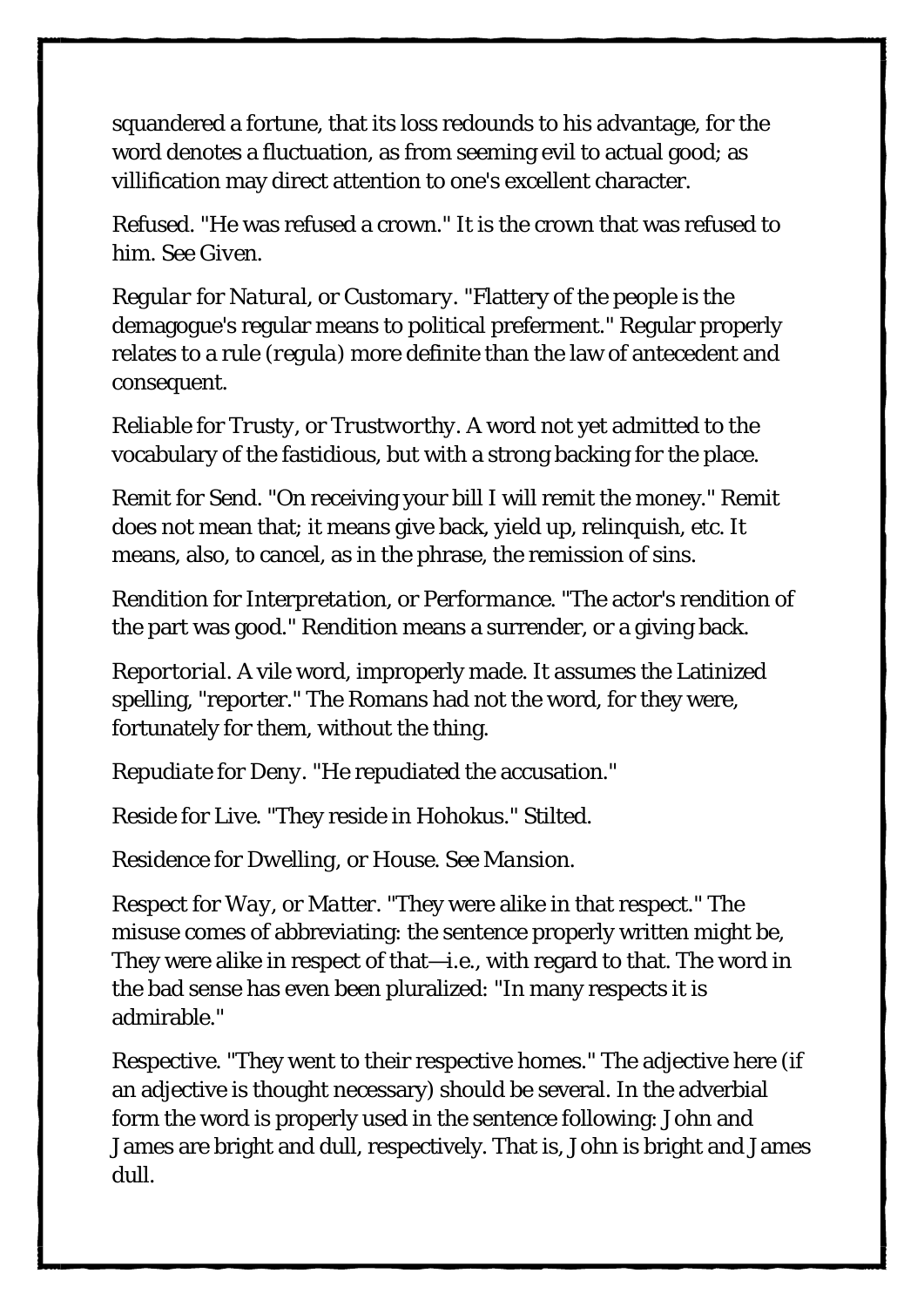*Responsible*. "The bad weather is responsible for much sickness." "His intemperance was responsible for his crime." Responsibility is not an attribute of anything but human beings, and few of these can respond, in damages or otherwise. Responsible is nearly synonymous with accountable and answerable, which, also, are frequently misused.

*Restive* for *Restless*. These words have directly contrary meanings; the dictionaries' disallowance of their identity would be something to be thankful for, but that is a dream.

*Retire* for *Go to Bed*. English of the "genteel" sort. See *Genteel*.

*Rev*. for *The Rev*. "Rev. Dr. Smith."

*Reverence* for *Revere*.

*Ride* for *Drive*. On horseback one does drive, and in a vehicle one does ride, but a distinction is needed here, as in England; so, here as there, we may profitably make it, riding in the saddle and driving in the carriage.

*Roomer* for *Lodger*. See *Bedder* and *Mealer*—if you can find them.

*Round* for *About*. "They stood round." See *Around*.

*Ruination* for *Ruin*. Questionably derived and problematically needful.

*Run* for *Manage*, or *Conduct*. Vulgar—hardly better than slang.

*Say* for *Voice*. "He had no say in determining the matter." Vulgar.

*Scholar* for *Student*, or *Pupil*. A scholar is a person who is learned, not a person who is learning.

*Score* for *Win*, *Obtain*, etc. "He scored an advantage over his opponent." To score is not to win a point, but to record it.

*Second-handed* for *Second-hand*. There is no such word.

*Secure* for *Procure*. "He secured a position as book-keeper." "The dwarf secured a stick and guarded the jewels that he had found." Then it was the jewels that were secured.

*Seldom ever*. A most absurd locution.

 $31$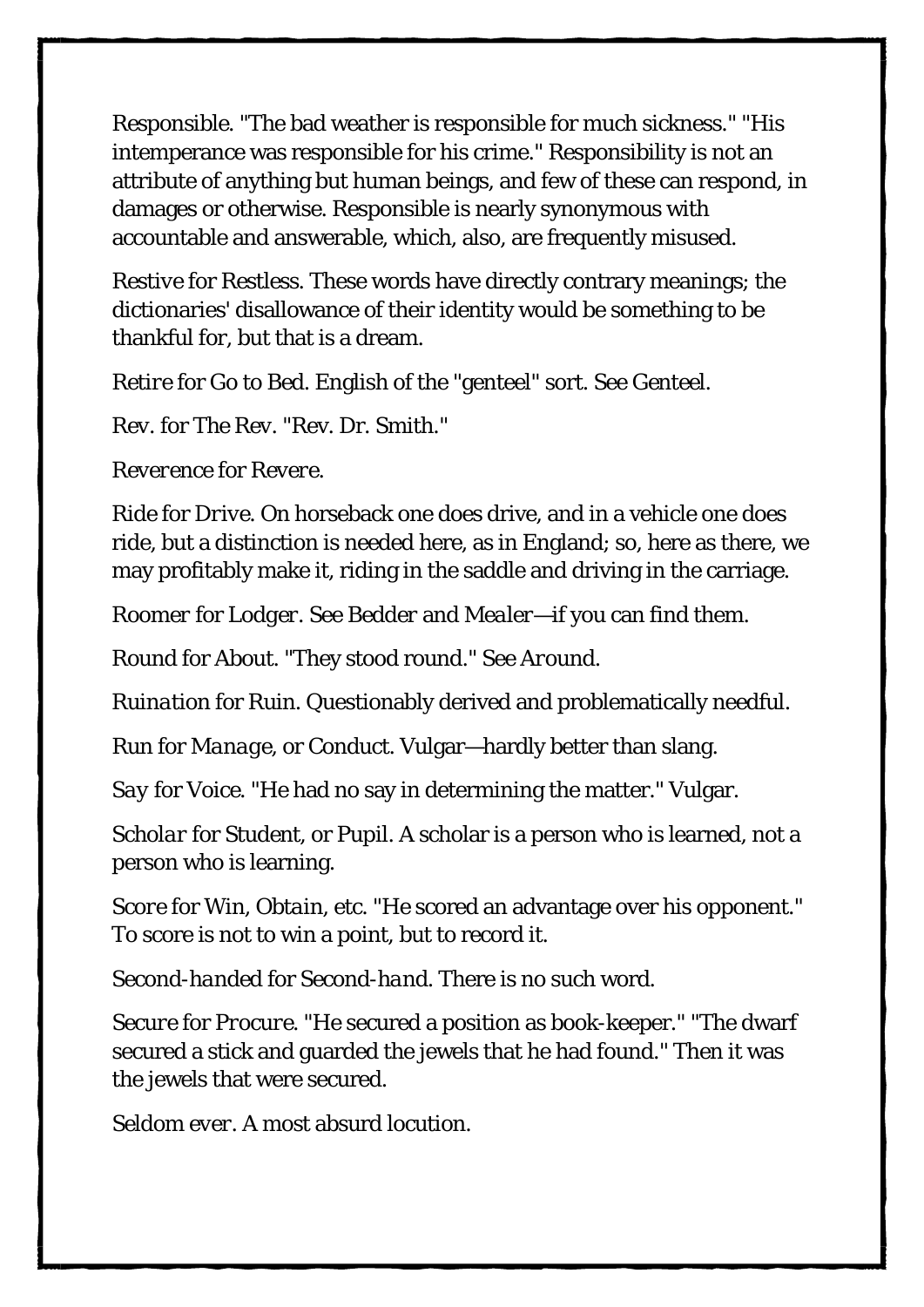*Self-confessed*. "A self-confessed assassin." Self is superfluous: one's sins cannot be confessed by another.

*Sensation* for *Emotion*. "The play caused a great sensation." "A sensational newspaper." A sensation is a physical feeling; an emotion, a mental. Doubtless the one usually accompanies the other, but the good writer will name the one that he has in mind, not the other. There are few errors more common than the one here noted.

*Sense* for *Smell*. "She sensed the fragrance of roses." Society English.

*Set* for *Sit*. "A setting hen."

*Settee* for *Settle*. This word belongs to the peasantry of speech.

*Settle* for *Pay*. "Settle the bill." "I shall take it now and settle for it later."

*Shades* for *Shade*. "Shades of Noah! how it rained!" "O shades of Caesar!" A shade is a departed soul, as conceived by the ancients; one to each mortal part is the proper allowance.

*Show* for *Chance*, or *Opportunity*. "He didn't stand a show." Say, He had no chance.

*Sick* for *Ill*. Good usage now limits this word to cases of nausea, but it is still legitimate in sickly, sickness, love-sick, and the like.

*Side* for *Agree*, or *Stand*. "I side with the Democrats." "He always sided with what he thought right."

*Sideburns* for *Burnsides*. A form of whiskers named from a noted general of the civil war, Ambrose E. Burnside. It seems to be thought that the word side has something to do with it, and that as an adjective it should come first, according to our idiom.

*Side-hill* for *Hillside*. A reasonless transposition for which it is impossible to assign a cause, unless it is abbreviated from side o' the hill.

*Sideways* for *Sidewise*. See *Endways*.

*Since* for *Ago*. "He came here not long since and died."

*Smart* for *Bright*, or *Able*. An Americanism that is dying out. But "smart" has recently come into use for fashionable, which is almost as bad.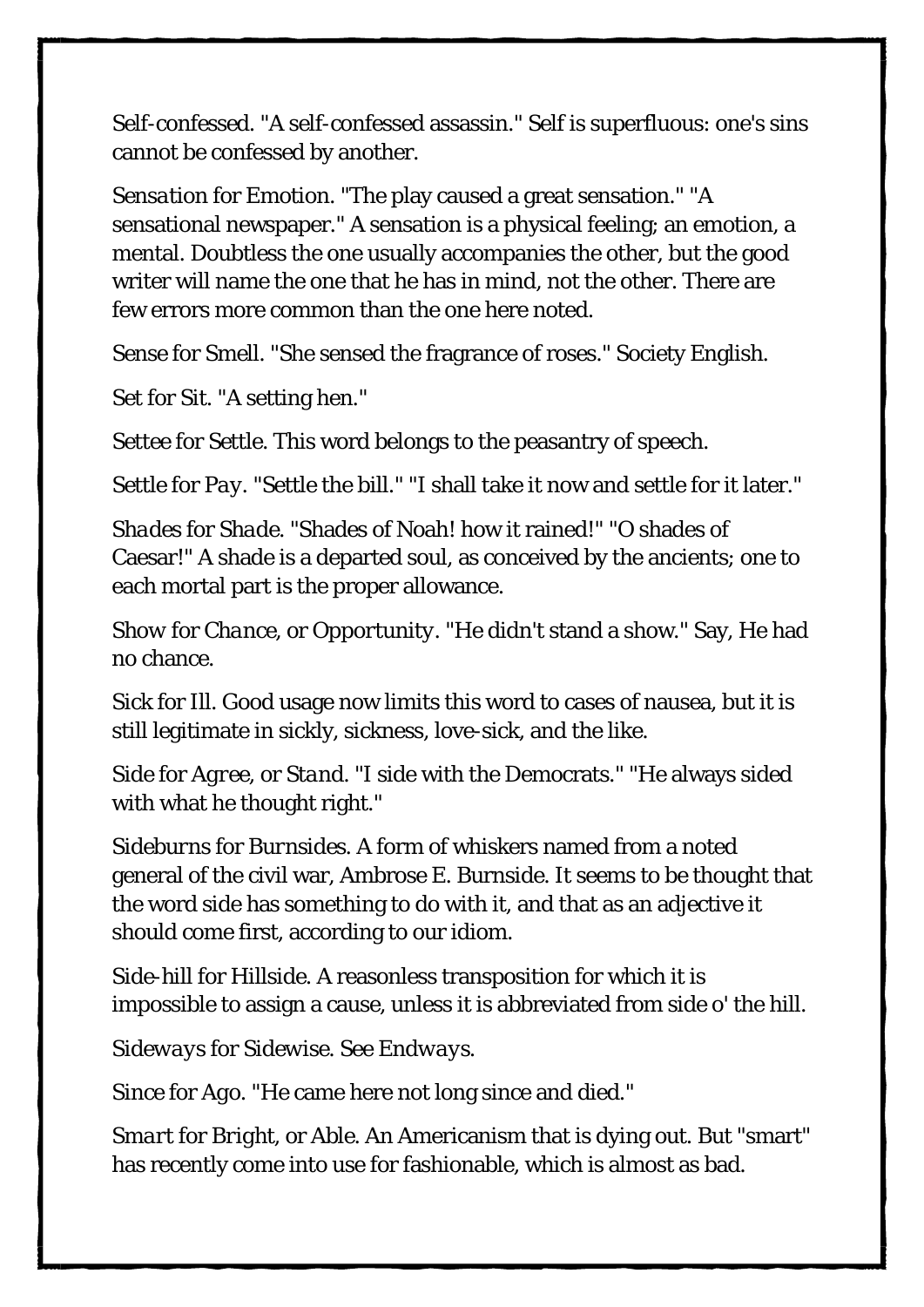*Snap* for *Period* (of time) or *Spell*. "A cold snap." This is a word of incomprehensible origin in that sense; we can know only that its parents were not respectable. "Spell" is itself not very well-born.

*So—as*. See *As—as*.

*So* for *True*. "If you see it in the Daily Livercomplaint it is so." "Is that so?" Colloquial and worse.

*Solemnize*. This word rightly means to make solemn, not to perform, or celebrate, ceremoniously something already solemn, as a marriage, or a mass. We have no exact synonym, but this explains, rather than justifies, its use.

*Some* for *Somewhat*. "He was hurt some."

*Soon* for *Willingly*. "I would as soon go as stay." "That soldier would sooner eat than fight." Say, rather eat.

*Space* for *Period*. "A long space of time." Space is so different a thing from time that the two do not go well together.

*Spend* for *Pass*. "We shall spend the summer in Europe." Spend denotes a voluntary relinquishment, but time goes from us against our will.

*Square* for *Block*. "He lives three squares away." A city block is seldom square.

*Squirt* for *Spurt*. Absurd.

*Stand* and *Stand for* for *Endure*. "The patient stands pain well." "He would not stand for misrepresentation."

*Standpoint* for *Point of View*, or *Viewpoint*.

*State* for *Say*. "He stated that he came from Chicago." "It is stated that the president is angry." We state a proposition, or a principle, but say that we are well. And we say our prayers—some of us.

*Still Continue*. "The rain still continues." Omit still; it is contained in the other word.

*Stock*. "I take no stock in it." Disagreeably commercial. Say, I have no faith in it. Many such metaphorical expressions were unobjectionable,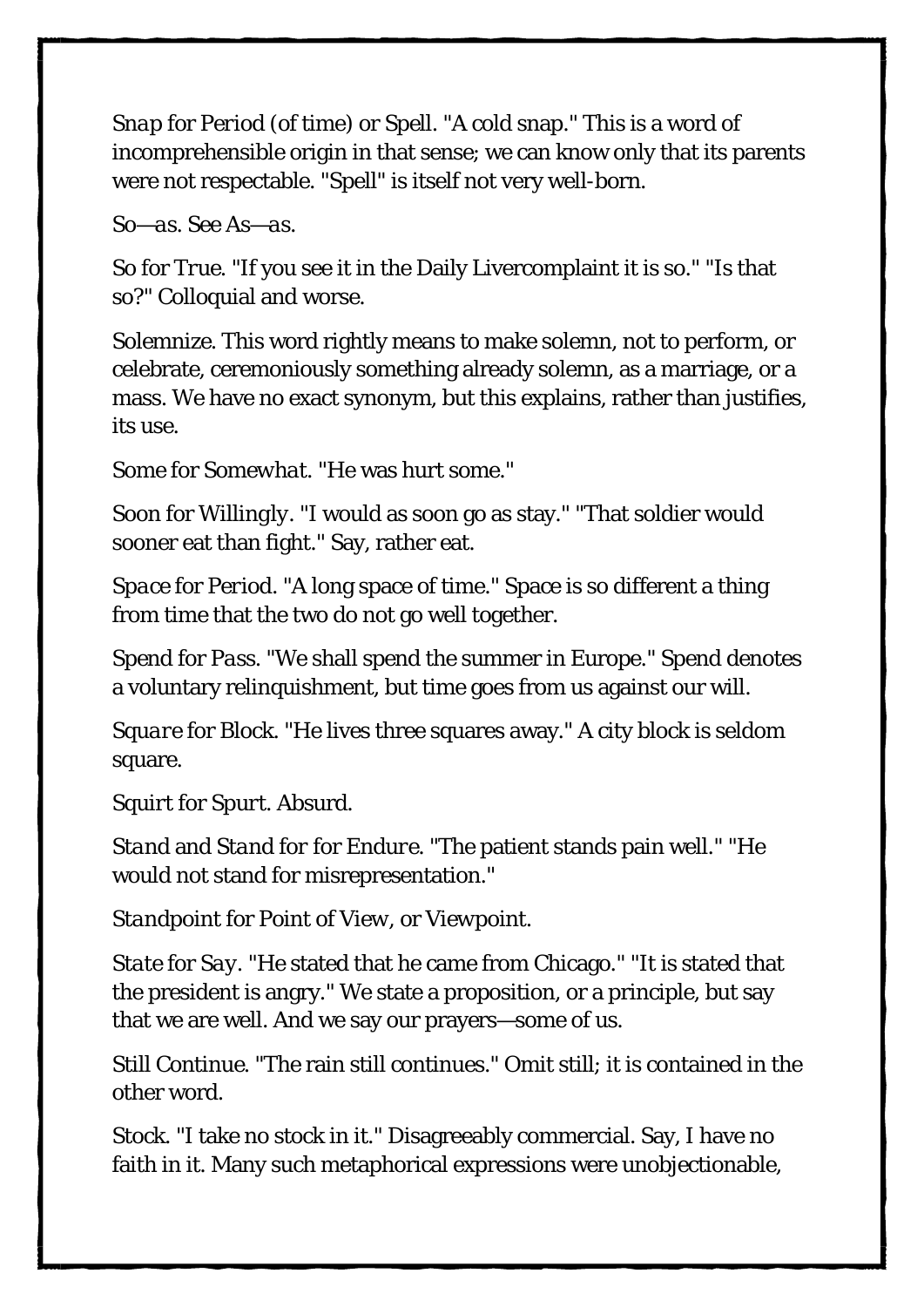even pleasing, in the mouth of him who first used them, but by constant repetition by others have become mere slang, with all the offensiveness of plagiarism. The prime objectionableness of slang is its hideous lack of originality. Until mouth-worn it is not slang.

*Stop* for *Stay*. "Prayer will not stop the ravages of cholera." Stop is frequently misused for stay in another sense of the latter word: "He is stopping at the hotel." Stopping is not a continuing act; one cannot be stopping who has already stopped.

*Stunt*. A word recently introduced and now overworked, meaning a task, or performance in one's trade, or calling,—doubtless a variant of stint, without that word's suggestion of allotment and limitation. It is still in the reptilian stage of evolution.

*Subsequent* for *Later*, or *Succeeding*. Legitimate enough, but ugly and needless. "He was subsequently hanged." Say, afterward.

#### *Substantiate* for *Prove*. Why?

*Success*. "The project was a success." Say, was successful. Success should not have the indefinite article.

*Such Another* for *Another Such*. There is illustrious authority for this—in poetry. Poets are a lawless folk, and may do as they please so long as they do please.

*Such* for *So*. "He had such weak legs that he could not stand." The absurdity of this is made obvious by changing the form of the statement: "His legs were such weak that he could not stand." If the word is an adverb in the one sentence it is in the other. "He is such a great bore that none can endure him." Say, so great a bore.

*Suicide*. This is never a verb. "He suicided." Say, He killed himself, or He took his own life. See *Commit Suicide*.

*Supererogation*. To supererogate is to overpay, or to do more than duty requires. But the excess must be in the line of duty; merely needless and irrelevant action is not supererogation. The word is not a natural one, at best.

*Sure* for *Surely*. "They will come, sure." Slang.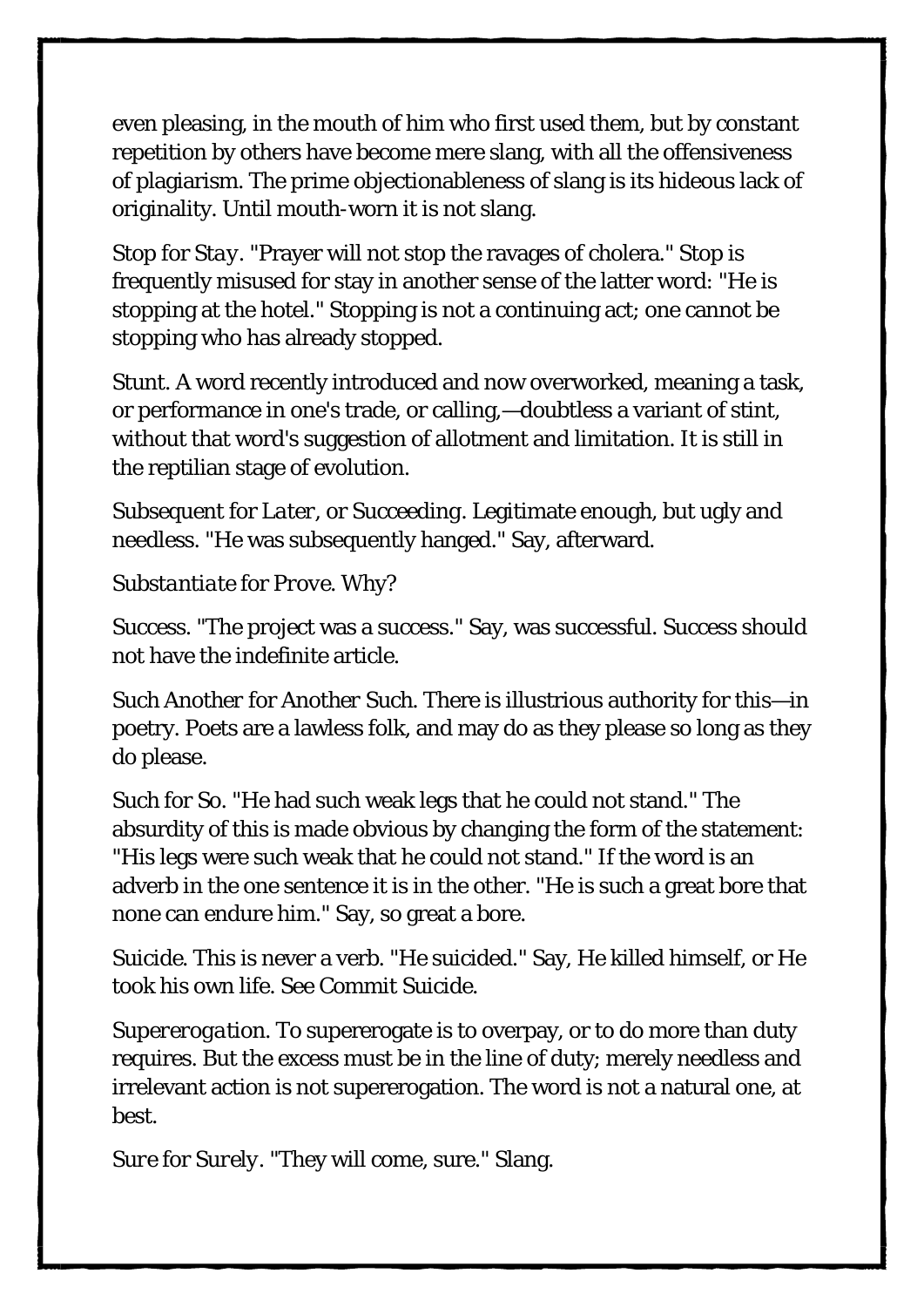*Survive* for *Live*, or *Persist*. Survival is an outliving, or outlasting of something else. "The custom survives" is wrong, but a custom may survive its utility. Survive is a transitive verb.

*Sustain* for *Incur*. "He sustained an injury." "He sustained a broken neck." That means that although his neck was broken he did not yield to the mischance.

*Talented* for *Gifted*. These are both past participles, but there was once the verb to gift, whereas there was never the verb "to talent." If Nature did not talent a person the person is not talented.

*Tantamount* for *Equivalent*. "Apology is tantamount to confession." Let this ugly word alone; it is not only illegitimate, but ludicrously suggests catamount.

#### *Tasty* for *Tasteful*. Vulgar.

*Tear Down* for *Pull Down*. "The house was torn down." This is an indigenous solecism; they do not say so in England.

#### *Than Whom*. See *Whom*.

*The*. A little word that is terribly overworked. It is needlessly affixed to names of most diseases: "the cholera," "the smallpox," "the scarlet fever," and such. Some escape it: we do not say, "the sciatica," nor "the locomotor ataxia." It is too common in general propositions, as, "The payment of interest is the payment of debt." "The virtues that are automatic are the best." "The tendency to falsehood should be checked." "Kings are not under the control of the law." It is impossible to note here all forms of this misuse, but a page of almost any book will supply abundant instance. We do not suffer so abject slavery to the definite article as the French, but neither do we manifest their spirit of rebellion by sometimes cutting off the oppressor's tail. One envies the Romans, who had no article, definite or indefinite.

*The Following*. "Washington wrote the following." The following what? Put in the noun. "The following animals are ruminants." It is not the animals that follow, but their names.

*The Same*. "They cooked the flesh of the lion and ate the same." "An old man lived in a cave, and the same was a cripple." In humorous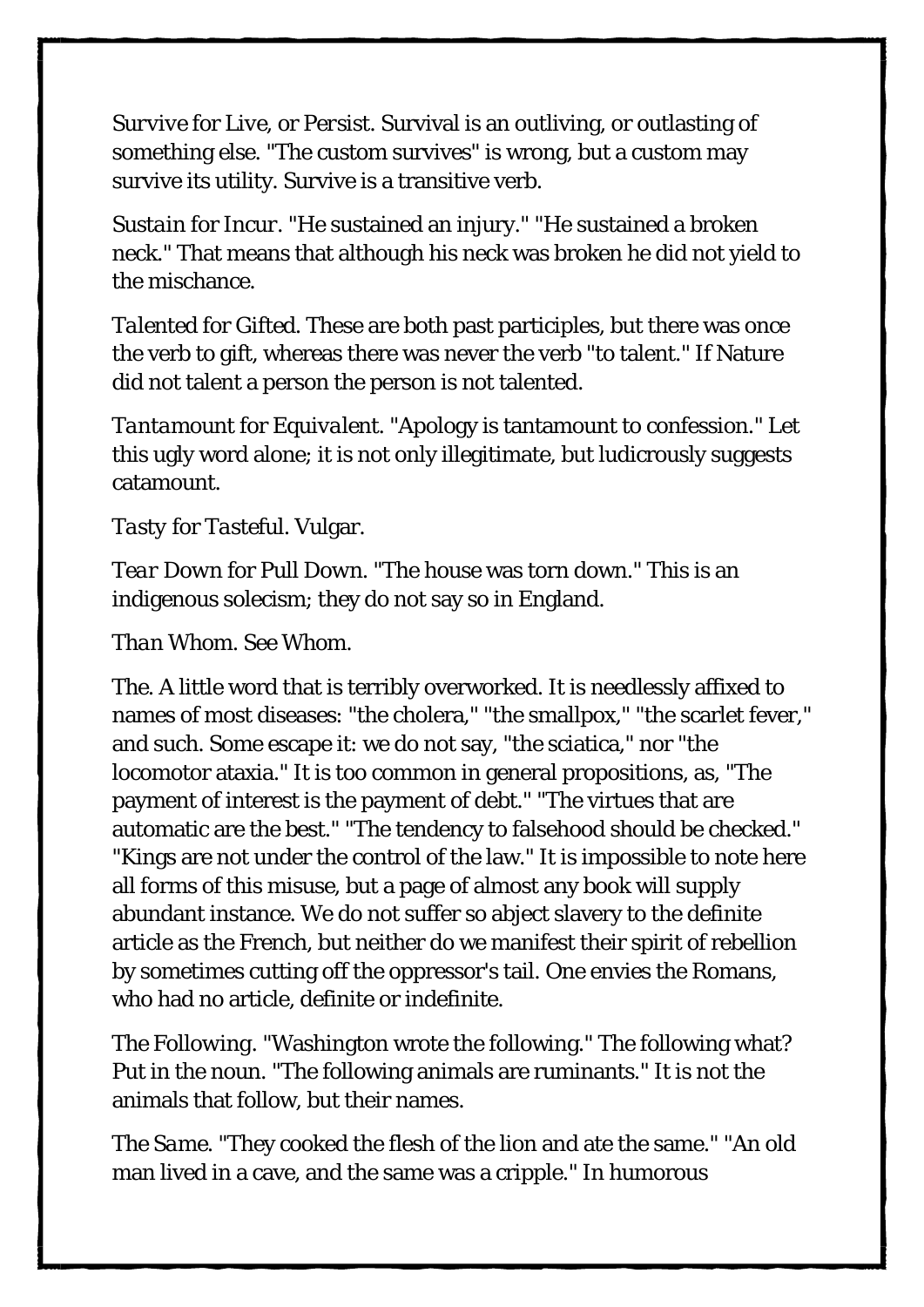composition this may do, though it is not funny; but in serious work use the regular pronoun.

*Then* as an Adjective. "The then governor of the colony." Say, the governor of the colony at that time.

*Those Kind* for *That Kind*. "Those kind of things." Almost too absurd for condemnation, and happily not very common out of the class of analphabets.

*Though* for *If*. "She wept as though her heart was broken." Many good writers, even some devoid of the lexicographers' passion for inclusion and approval, have specifically defended this locution, backing their example by their precept. Perhaps it is a question of taste; let us attend their cry and pass on.

*Thrifty* for *Thriving*. "A thrifty village." To thrive is an end; thrift is a means to that end.

*Through* for *Done*. "The lecturer is through talking." "I am through with it." Say, I have done with it.

*To*. As part of an infinitive it should not be separated from the other part by an adverb, as, "to hastily think," for hastily to think, or, to think hastily. Condemnation of the split infinitive is now pretty general, but it is only recently that any one seems to have thought of it. Our forefathers and we elder writers of this generation used it freely and without shame—perhaps because it had not a name, and our crime could not be pointed out without too much explanation.

*To* for *At*. "We have been to church," "I was to the theater." One can go to a place, but one cannot be to it.

*Total*. "The figures totaled 10,000." Say, The total of the figures was 10,000.

*Transaction* for *Action*, or *Incident*. "The policeman struck the man with his club, but the transaction was not reported." "The picking of a pocket is a criminal transaction." In a transaction two or more persons must have an active or assenting part; as, a business transaction, Transactions of the Geographical Society, etc. The Society's action would be better called Proceedings.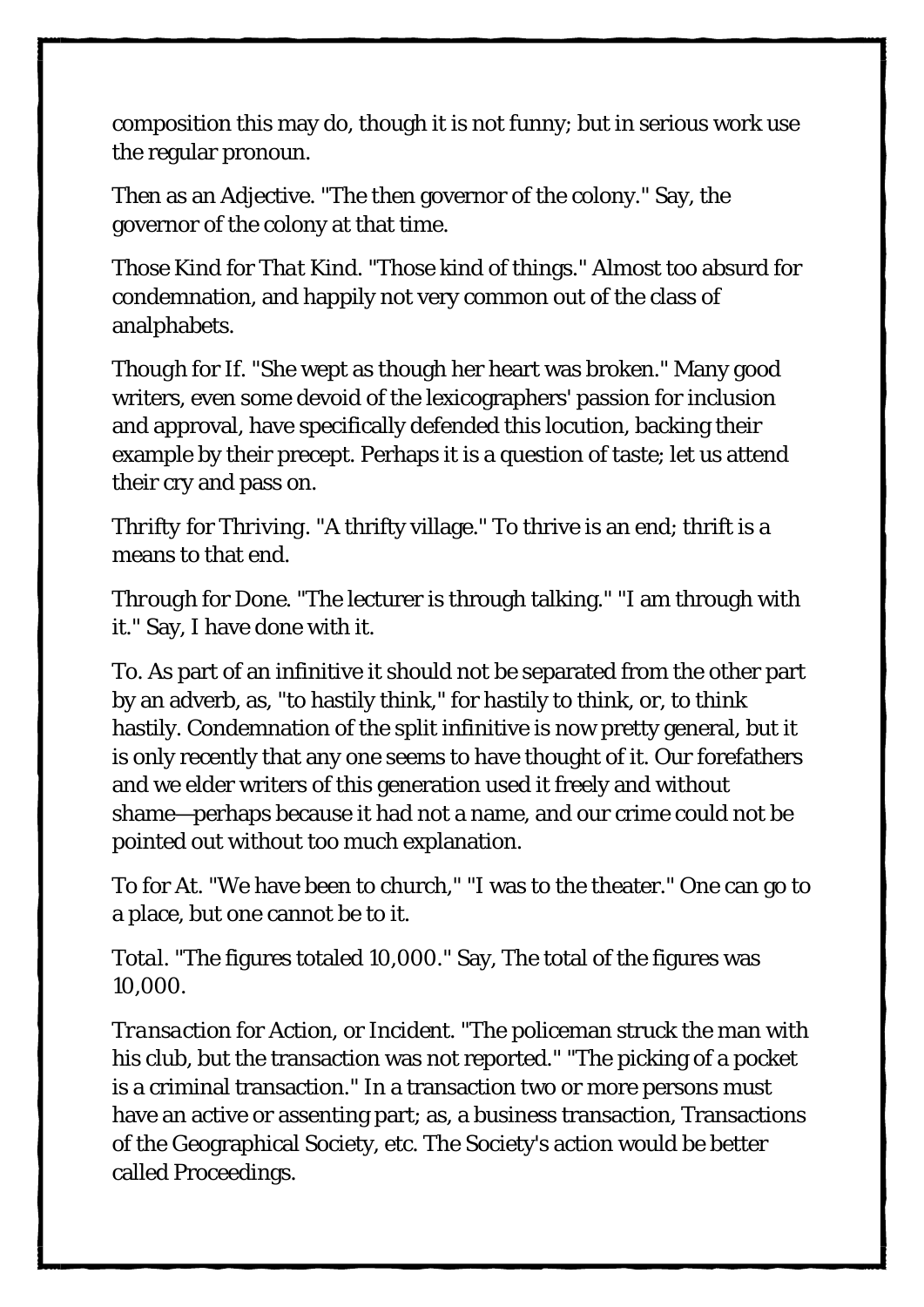*Transpire* for *Occur*, *Happen*, etc. "This event transpired in 1906." Transpire (*trans*, through, and *spirare*, to breathe) means leak out, that is, become known. What transpired in 1906 may have occurred long before.

*Trifling* for *Trivial*. "A trifling defect"; "a trifling error."

*Trust* for *Wealthy Corporation*. There are few trusts; capitalists have mostly abandoned the trust form of combination.

*Try an Experiment*. An experiment is a trial; we cannot try a trial. Say, make.

*Try and* for *Try to*. "I will try and see him." This plainly says that my effort to see him will succeed—which I cannot know and do not wish to affirm. "Please try and come." This colloquial slovenliness of speech is almost universal in this country, but freedom of speech is one of our most precious possessions.

*Ugly* for *Ill-natured*, *Quarrelsome*. What is ugly is the temper, or disposition, not the person having it.

*Under-handed* and *Under-handedly* for *Under-hand.* See *Off-handed.*

*Unique*. "This is very unique." "The most unique house in the city." There are no degrees of uniqueness: a thing is unique if there is not another like it. The word has nothing to do with oddity, strangeness, nor picturesqueness.

*United States* as a Singular Noun. "The United States is for peace." The fact that we are in some ways one nation has nothing to do with it; it is enough to know that the word States is plural—if not, what is State? It would be pretty hard on a foreigner skilled in the English tongue if he could not venture to use our national name without having made a study of the history of our Constitution and political institutions. Grammar has not a speaking acquaintance with politics, and patriotic pride is not schoolmaster to syntax.

*Unkempt* for *Disordered*, *Untidy*, etc. Unkempt means uncombed, and can properly be said of nothing but the hair.

*Use* for *Treat*. "The inmates were badly used." "They use him harshly."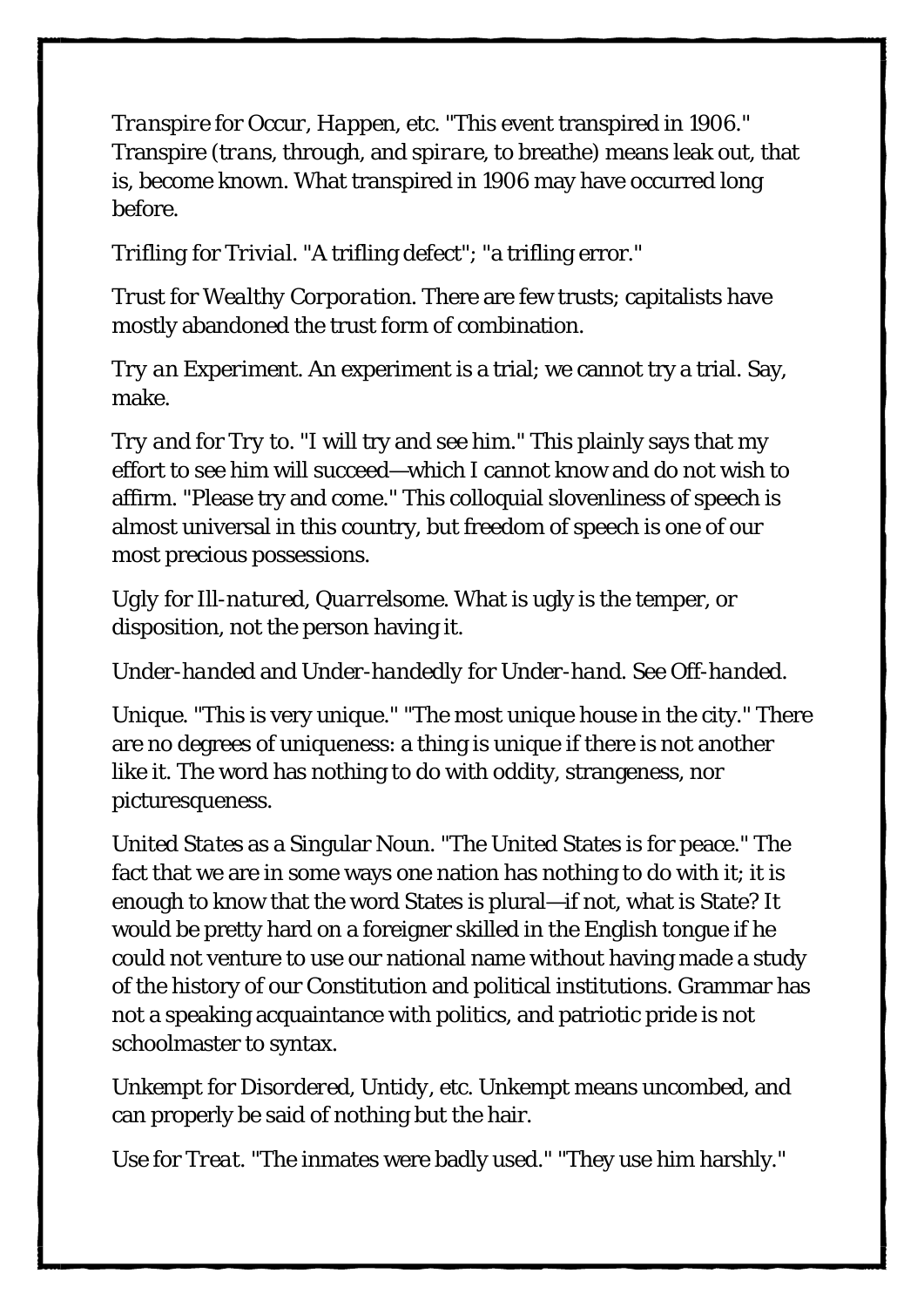*Utter* for *Absolute*, *Entire*, etc. Utter has a damnatory signification and is to be used of evil things only. It is correct to say utter misery, but not "utter happiness;" utterly bad, but not "utterly good."

*Various* for *Several*. "Various kinds of men." Kinds are various of course, for they vary—that is what makes them kinds. Use various only when, in speaking of a number of things, you wish to direct attention to their variety—their difference, one from another. "The dividend was distributed among the various stockholders." The stockholders vary, as do all persons, but that is irrelevant and was not in mind. "Various persons have spoken to me of you." Their variation is unimportant; what is meant is that there was a small indefinite number of them; that is, several.

*Ventilate* for *Express, Disclose*, etc. "The statesman ventilated his views." A disagreeable and dog-eared figure of speech.

*Verbal* for *Oral*. All language is verbal, whether spoken or written, but audible speech is oral. "He did not write, but communicated his wishes verbally." It would have been a verbal communication, also, if written.

*Vest* for *Waistcoat*. This is American, but as all Americans are not in agreement about it it is better to use the English word.

*Vicinity* for *Vicinage*, or *Neighborhood*. "He lives in this vicinity." If neither of the other words is desired say, He lives in the vicinity of this place, or, better, He lives near by.

*View of*. "He invested with the view of immediate profit." "He enlisted with the view of promotion." Say, with a view to.

*Vulgar* for *Immodest*, *Indecent*. It is from *vulgus*, the common people, the mob, and means both common and unrefined, but has no relation to indecency.

*Way* for *Away*. "Way out at sea." "Way down South."

*Ways* for *Way*. "A squirrel ran a little ways along the road." "The ship looked a long ways off." This surprising word calls loudly for depluralization.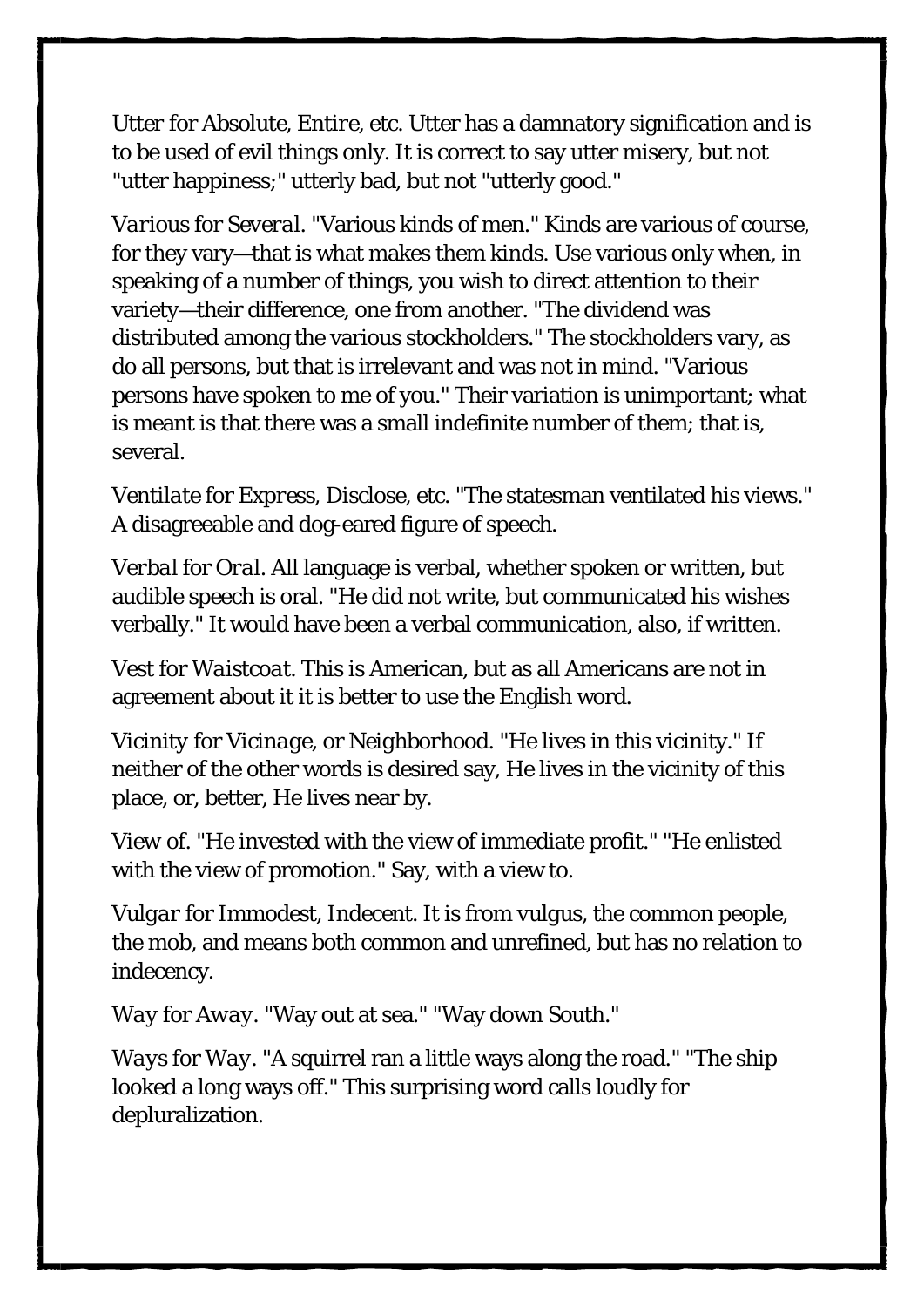*Wed* for *Wedded*. "They were wed at noon." "He wed her in Boston." The word wed in all its forms as a substitute for marry, is pretty hard to bear.

*Well*. As a mere meaningless prelude to a sentence this word is overtasked. "Well, I don't know about that." "Well, you may try." "Well, have your own way."

*Wet* for *Wetted*. See *Bet*.

*Where* for *When*. "Where there is reason to expect criticism write discreetly."

*Which* for *That*. "The boat which I engaged had a hole in it." But a parenthetical clause may rightly be introduced by which; as, The boat, which had a hole in it, I nevertheless engaged. Which and that are seldom interchangeable; when they are, use that. It sounds better.

*Whip* for *Chastise*, or *Defeat*. To whip is to beat with a whip. It means nothing else.

*Whiskers* for *Beard*. The whisker is that part of the beard that grows on the cheek. See *Chin Whiskers*.

*Who* for *Whom*. "Who do you take me for?"

*Whom* for *Who*. "The man whom they thought was dead is living." Here the needless introduction of was entails the alteration of whom to who. "Remember whom it is that you speak of." "George Washington, than whom there was no greater man, loved a jest." The misuse of whom after than is almost universal. Who and whom trip up many a good writer, although, unlike which and who, they require nothing but knowledge of grammar.

*Widow Woman*. Omit woman.

*Will* and *Shall*. Proficiency in the use of these apparently troublesome words must be sought in text-books on grammar and rhetoric, where the subject will be found treated with a more particular attention, and at greater length, than is possible in a book of the character of this. Briefly and generally, in the first person, a mere intention is indicated by shall, as, I shall go; whereas will denotes some degree of compliance or determination, as, I will go—as if my going had been requested or